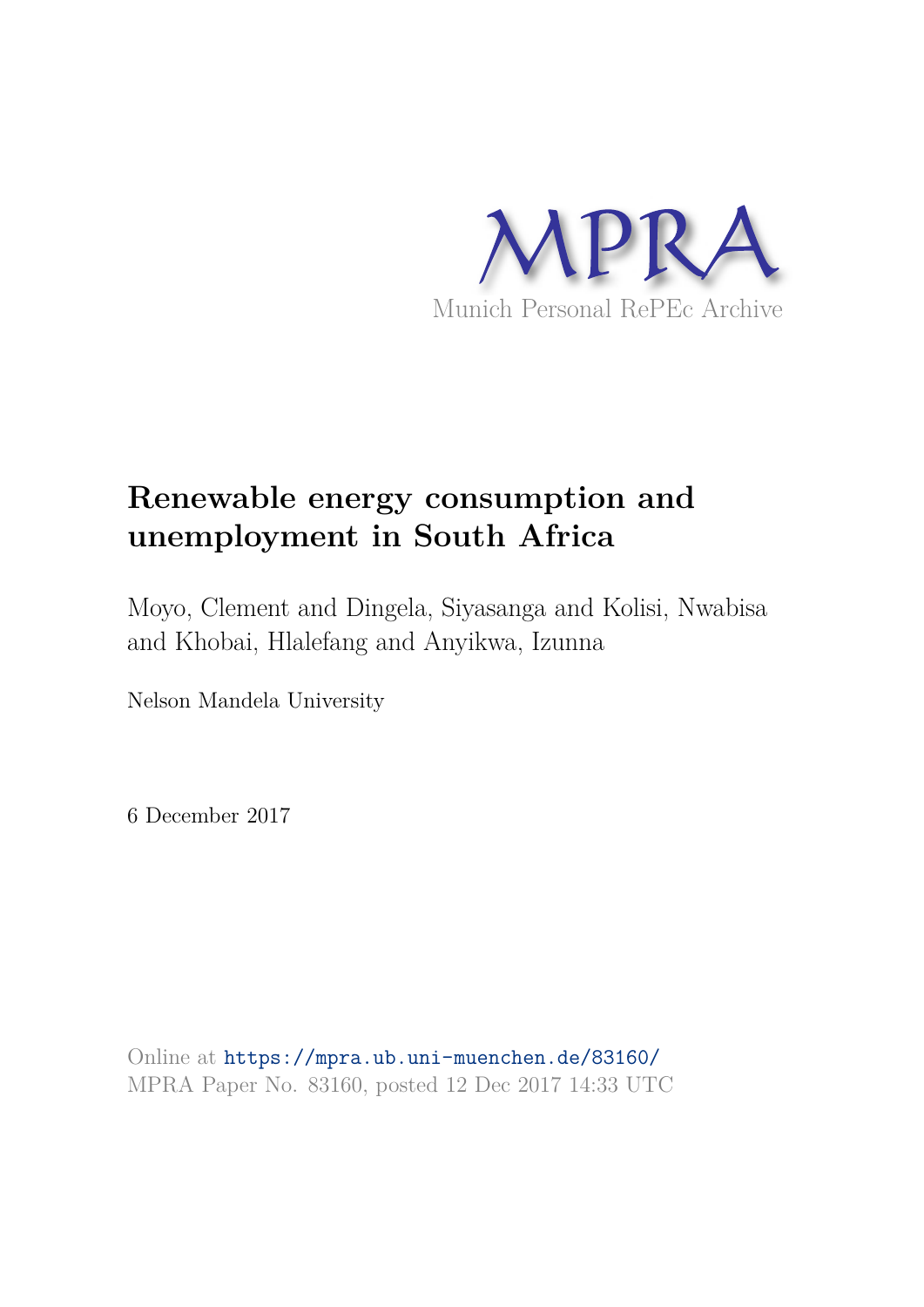# **Renewable energy consumption and unemployment in South Africa**

Hlalefang Khobai Nelson Mandela University, South Africa Email: [hlalefangk@gmail.com](mailto:hlalefangk@gmail.com) Nwabisa Kolisi Nelson Mandela University, South Africa Email: [Nwabisa.Kolisi@mandela.ac.za](mailto:Nwabisa.Kolisi@mandela.ac.za) Clement Moyo Nelson Mandela University, South Africa Email: [clementmoyoz@yahoo.com](mailto:clementmoyoz@yahoo.com)  Izunna Anyikwa Nelson Mandela University, South Africa Email: [Izunna.Anyikwa@mandela.ac.za](mailto:Izunna.Anyikwa@mandela.ac.za) Siyasanga Dingela Nelson Mandela University, South Africa Email: [Siyasanga.Dingela@mandela.ac.za](mailto:Siyasanga.Dingela@mandela.ac.za)

#### **Abstract**

The importance of renewable energy consumption has grown to a large extent over the recent years. The benefits of renewable energy consumption ranging from improved environmental quality to higher economic growth are well documented. However, the impact of renewable energy consumption on unemployment has received relatively less attention. This study examines the relationship between renewable energy consumption and unemployment in South Africa over the period 1990-2014. The Autoregressive Distributed Lag (ARDL) model was employed to test the long-run and short-run impacts of renewable energy consumption on unemployment. The results reveal that renewable energy consumption has a negative and significant effect on unemployment in the long-run. However, in the short-run the variables have an insignificant relationship. The study therefore advocates for an increase in the production and consumption of renewable energy in order to boost employment levels.

#### JEL Classification: Q20; C50

**Keywords**: Renewable energy consumption, unemployment, ARDL, South Africa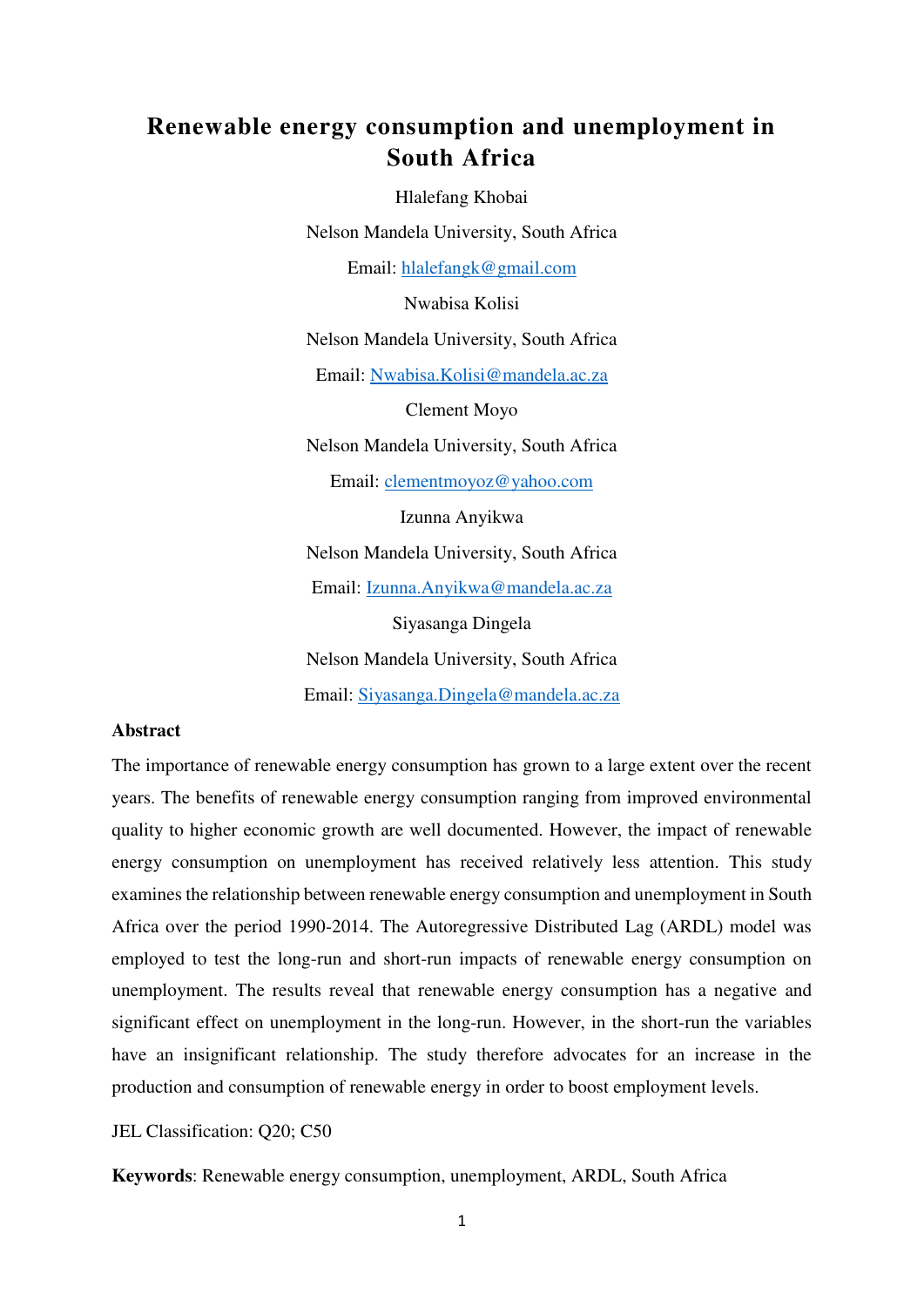#### **1 Introduction**

The importance of renewable energy consumption has grown to a large extent over the recent years. The benefits of renewable energy consumption ranging from improved environmental quality to higher economic growth are well documented literature (see Kahia, Aissa & Charfeddine, 2016, Salim, Hassan & Shafiei, 2014. Ibrahiem, 2015, Khobai & Le Roux, 2017, Sebri & Ben-Salha, 2014 and Apergis & Danuletiu, 2014). Renewable energy can offer solutions for the dual objective of ensuring growth and the imperative to decarbonise economies across the globe (IRENA, 2016). Since the renewable energy is part of the sustainable development goal, it plays a vital role in creating jobs, improving the wellbeing of the society. However, the impact of renewable energy consumption on unemployment has received relatively less attention. Renewable energy technologies including solar, wind and hydro power are more labour intensive compared to the non-renewable energy sources and may boost employment levels worldwide (IRENA, 2011). Potential jobs from renewable energy technologies include those in processing raw materials, manufacturing technologies and plant construction.

The importance of renewable energy in South Africa can be traced to the constitution of 1996 which dictates that a sustainable energy future is a requirement for country in order to preserve the right of every individual to an environment that is not harmful to their health or well-being (Department of Energy, 2015). Furthermore, preventing pollution and ecological degradation is necessary for securing sustainable development. Three policy documents namely the White Paper on Energy Policy of 1998, the Renewable Energy White Paper of 2003 and the National Climate Change Response Policy White Paper of 2011 have been created since the adoption of the constitution (Department of Energy, 2015).

This study examines the relationship between renewable energy consumption and unemployment in South Africa over the period 1990-2014. All the data is sourced from the World Bank's World Development Indicators. South Africa is selected for the following reasons. Firstly, the unemployment rate has been high and has continued to increase over the recent years. Furthermore, for the period of the study unemployment averages just below 24% and currently stands over 25% (World Bank, 2017). The high unemployment rate has had a negative impact on economic growth and living standards. Secondly, there is scant evidence on the impact of renewable energy on unemployment in South Africa and this study seeks to bridge that gap. Lastly, South Africa has the one of the highest carbon emission in the world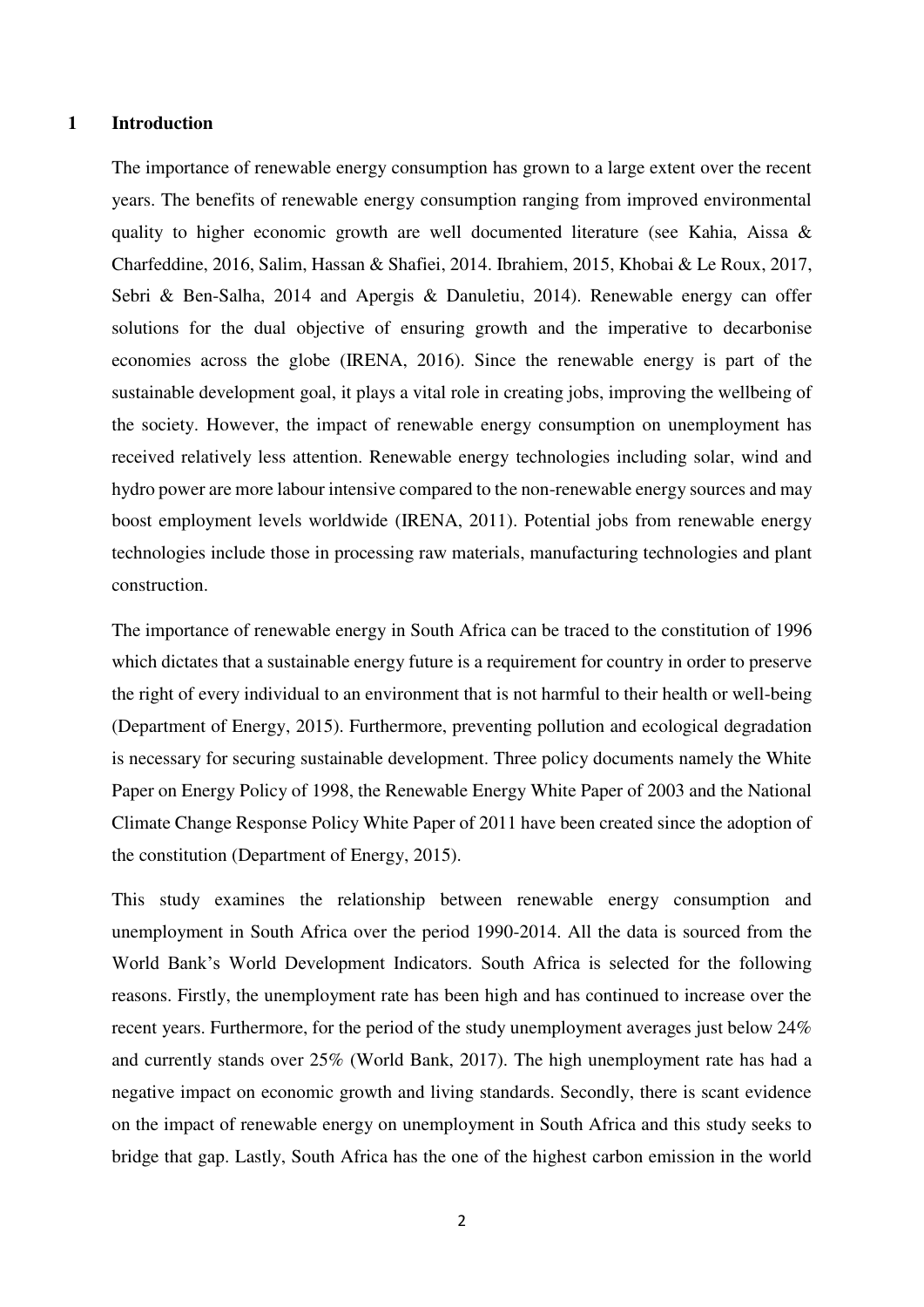which can be reduced by the growth in renewable energy consumption relative to renewable energy consumption.

The Autoregressive Distributed Lag (ARDL) model proposed by Pesaran, Shin and Smith (2001) is employed to test the long-run and short-run impact of renewable energy consumption on unemployment. The remainder of the study is structured as follows: section two provides an overview of renewable energy in South Africa, section surveys the literature on renewable energy and unemployment, section four discusses the data, methodology and results and section five concludes the study.

# **2 Overview of renewable energy in South Africa**

Various sources of renewable energy available in South Africa include solar, wind and biofuels. The country has one of the highest solar resources in the world (Edkins, Manquard & Winkler, 2010). The annual 24-hour global solar radiation average is about 220 W/m2 for South Africa, compared with about 150 W/m2 for parts of the USA, and about 100 W/m2 for Europe and the United Kingdom. Most areas in South Africa average more than 2 500 hours of sunshine per year, and average solar-radiation levels range between 4.5 and 6.5kWh/m2 in one day.

 South Africa has fair wind potential, especially along the coastal areas of Western and Eastern Cape. Biofuels are another source of renewable energy. The South African Cabinet approved the National Biofuels Industrial Strategy in 2007 which sort a 2% biofuels penetration to the current fuel pool by 2013. The 2% penetration was purported to contribute to energy security, create 25 000 jobs in rural farming, and achieve a balance of payments saving of R1.7 billion. There is the possibility of hybrid energy systems which are a combination of two or more renewable energy sources such as PV (photovoltaic), wind, micro-hydro, storage batteries and fuel powered Gen-sets to provide a reliable off-grid supply. Currently, there are two pilot hybrid systems in the Eastern Cape in South Africa at the Hluleka nature reserve on the Wild Coast and at the neighbouring Lucingweni community. The Hluleka hybrid mini-grid system consists of two proven 2.5 kW wind generators and three Shell Solar PV module arrays fitted with 56 100-watt PV modules wired in series (total 10.6kW). The Lucingweni hybrid system consists of 50kW solar PV panels and 36kW wind generators serving 220 dwellings (four lights per dwelling, radio, television, cell phone charger, street lighting, telecommunications and water pumping).

The White Paper on Energy Policy of 1998 was the first policy document on energy and recognised the need for affordable energy services for the country's citizens in order to reduce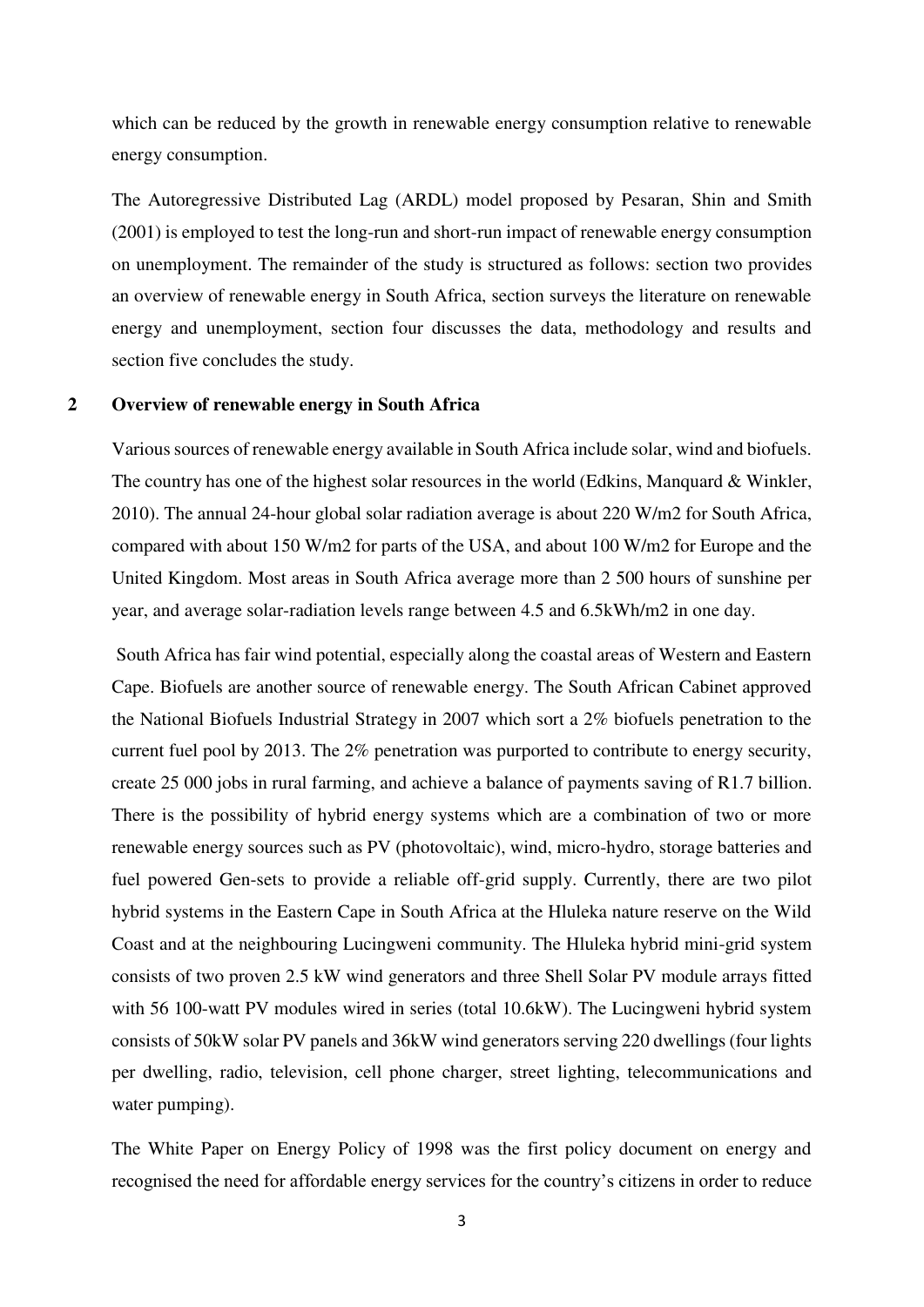the inequalities in the access and usage of energy (Department of Minerals and Energy, 1998). The objectives of the White Paper also included managing the effect of energy sources on the environment, improving energy governance and promoting economic development. However, in 1998 the country was focused on utilising the vast amount of coal reserves available to generate electricity at the lowest cost possible and therefore coal remained the country's primary energy source. Due to the large coal reserves, the country had an oversupply of electricity and the reserve margin close to 25% in 1998 which enabled the Eskom and the government to fast track their electrification programme to households who previously had no access to electricity (Department of Energy, 2015). In 1998 renewable energy played a minimal role in global electricity generation, however, the White Paper recognised that the growth of renewable energy was vital in ensuring that the goal of cost-effective energy production was realised.

The Renewable Energy White Paper of 2003 states that the White Paper on energy policy mentioned renewable energy briefly and did not provide an actual target for renewable energy (Department of Energy, 2015). The objectives of the Renewable Energy White Paper included ensuring that a reasonable amount of natural resources was invested in renewable energy technologies, creating a favourable investment climate for foreign and domestic investors to invest in renewable energy and to develop a legal framework for pricing and tariff structure to enable the integration of renewable energy into the energy economy (Department of Minerals and Energy, 2003). Furthermore, the policy also sort to encourage the use of renewable energy by making the public more aware of it.

The Department of Environmental Affairs (DEA) National Climate Change response policy White Paper of 2011 was third noteworthy policy paper that promoted renewable energy consumption (Department of Energy, 2015). The policy came about as a result of a process known as Long-term Mitigation Scenario (LTMs) which sort to reduce the country's carbon emissions. The LTMs recognised that despite the extensive reliance of the country on coal for electricity, use of renewable energy was vital for a clean environment. Furthermore, in 2011 the Renewable Energy Independent Power Producer Procurement Program (REIPPPP) was implemented (Sager, 2014). The program is a competitive tender operation which allows investments by the private sector to the grid-connected renewable energy. In 2014 over 64 projects were awarded to the private sector and investments totalled US\$64 generating 3922 megawatts of renewable energy (Eberhand, Kolker, & Leigland, 2014).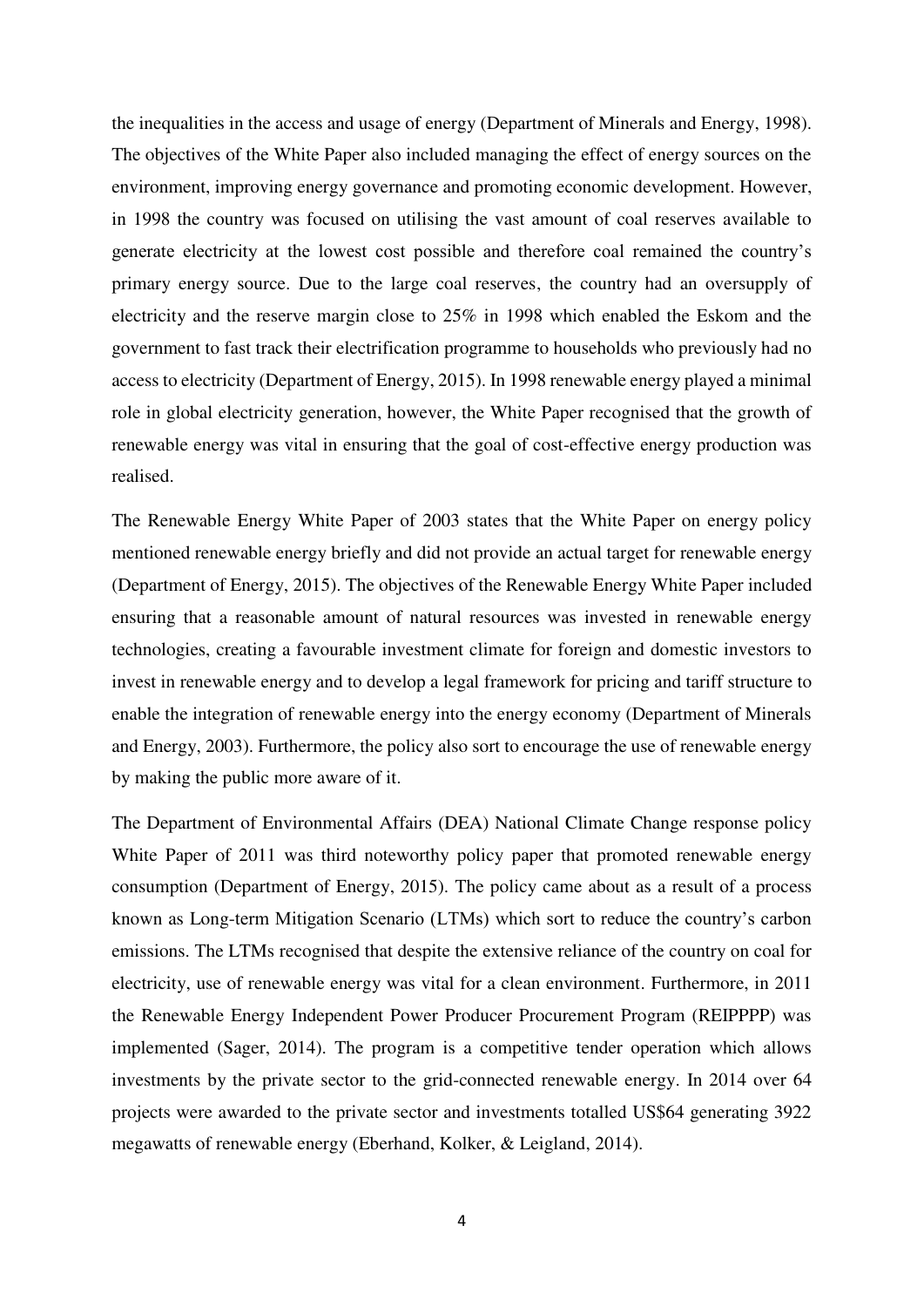#### 2.1 Trends in unemployment and renewable energy

This section outlines the trends in unemployment and renewable energy consumption as a percentage of GDP in South Africa for the time period under consideration in the study. Figure 1 shows the trends in the unemployment rate for the period 1990 to 2014. Mainly because of the end of apartheid era and removal of heavy sanctions on South African people, unemployment diminished drastically from 27% to 17% in 1995. The removal of sanctions boosted exports which in turn resulted in higher employment levels. The period between 1996 and 2003 saw an upward trend in unemployment. The increase resulted partly from the drought experienced around 1995 and the Asian financial crises of 1997/1998 which caused a decline in exports of goods and services from South Africa. During the period 2004 to 2007 South Africa's economic growth rate averaged over 5% which was responsible for the decline in the unemployment rate. The global financial and economic crises of 2008-09 resulted in an economic downturn due to many external factors such as a drop in exports of goods and service and FDI inflows. As such, the unemployment rate increased during the years of the global financial crises and due to the modest recovery of the South African economy from the crisis, this upward trend has continued.



**Figure 1: Trends in the unemployment rate from 1990-2014** 

**Source: World Bank (2017)**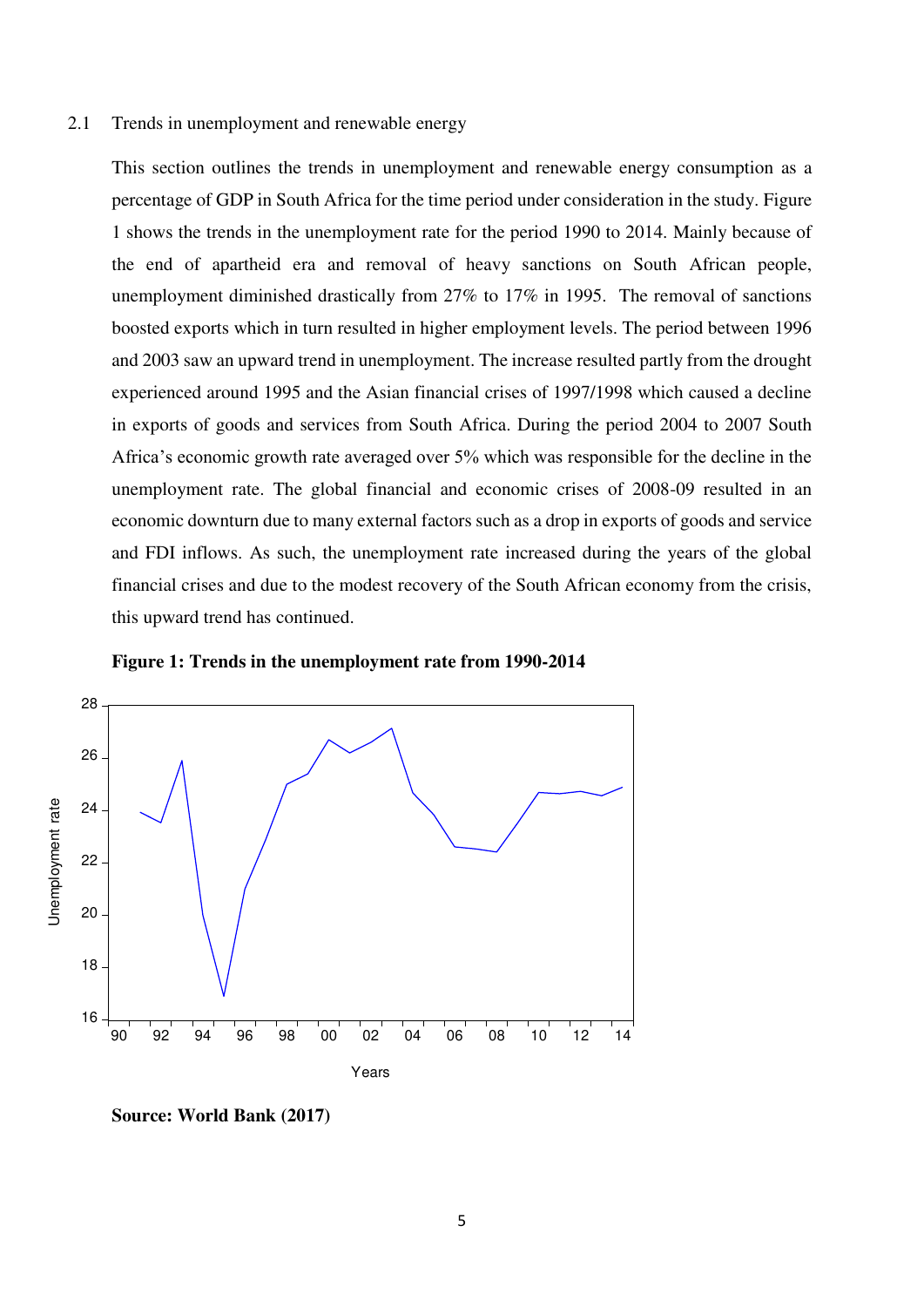Figure 2 outlines the trend in renewable energy consumption. Renewable consumption has fluctuated to a large extent over the period of the study. The variable showed an increasing trend in the early 1990s before declining between 1994 and 1997. The newly elected government in 1994 embarked on an electrification programme designed to provide electricity to households who had no access to electricity. However, the increase in electricity generation from this programme was driven by non-renewable energy sources such as coal (Department of Minerals and Energy, 1998). The period from the late 1990s to the early 2000s saw an increase in renewable energy consumption which picked at just over 19% of total energy consumption in 2001. This could have been a of the introduction of the White paper on energy policy which was a formal support of the development of renewable energy resources by the government. However, between the period 2002 and 2009 renewable energy consumption declined sharply. In 2008 there was an energy crisis which resulted in load shedding as the demand for electricity outweighed supply. As such the period from 2009 to 2011 saw a slight increase in renewable energy consumption as alternative energy sources were explored. Renewable energy consumption, however, is still at very low levels.







**Source: World Bank (2017)**

18.5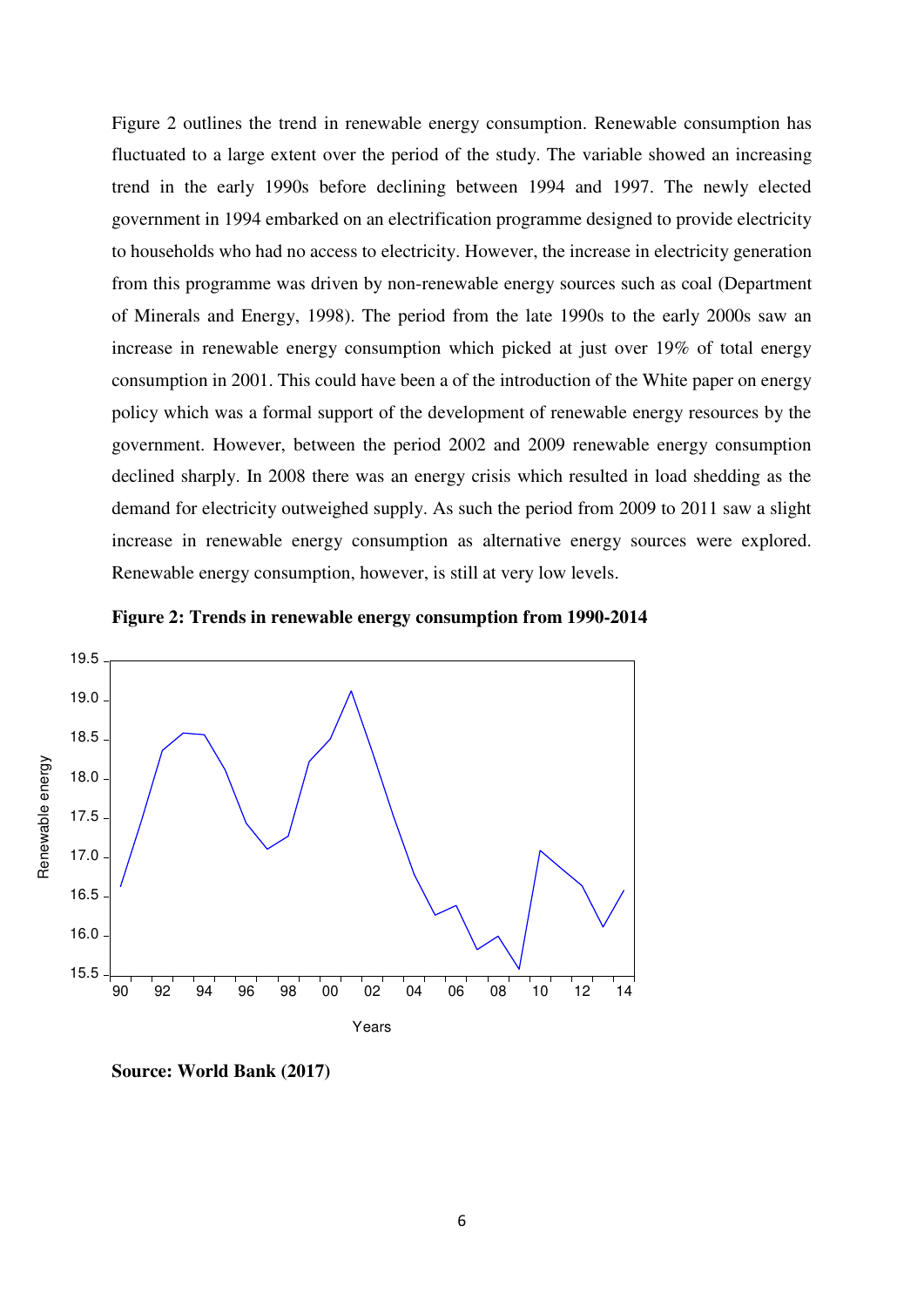#### **3 Literature review**

This section provides an empirical literature which consists of several studies that have examined the role of renewable energy consumption on an economy. The first part of the analysis surveys studies that have observed the impact of renewable energy consumption on economic growth while the second part looks at studies that have examined the role of renewable energy consumption in alleviating unemployment levels.

Amri (2017) concluded that there is a positive relationship between renewable energy consumption and economic growth in 72 developing and developed countries. Furthermore, there is a feedback relationship between the variables. Khobai and Le Roux (2017) examined the relationship between renewable energy consumption and growth in South Africa for the period 1990 to 2014. The authors reported that there is a long-run relationship between the variables. Furthermore, unidirectional causality from renewable energy to economic growth in the long-run and unidirectional causality from economic growth to energy consumption in the short-run.

Kahia et al. (2016) found that there is a long-run relationship between economic growth and renewable energy consumption for Net Oil Exporting countries during the period 1980-2012 using panel cointegration approach. Ibrahiem (2015) found that renewable electricity consumption and foreign direct investment have a long-run positive effect on economic growth in Egypt using the ARDL bound testing approach from the period 1980 to 2011. Omi, Mabrouk and Sassi-Tmar (2015) found that there is bidirectional causality between renewable energy consumption and economic growth in Belgium, Bulgaria, Canada, France, Pakistan and USA when examining the link between energy consumption and growth in 17 developed and developing countries.

Sebri and Ben-Salha (2014) concluded that there is a long-run relationship between renewable energy consumption, economic growth, carbon emissions and trade openness for BRICS countries. Furthermore, there is bidirectional causality between economic growth and renewable energy consumption. Apergis and Payne (2014) found that there is positive longrun relationship between renewable energy consumption, output, carbon emissions, coal prices and oil prices in seven Central American countries. Salim et al (2014) argue that there is a longterm equilibrium relationship on renewable energy and economic growth in OECD countries. Results indicate that in the short run there is a unidirectional causality between GDP growth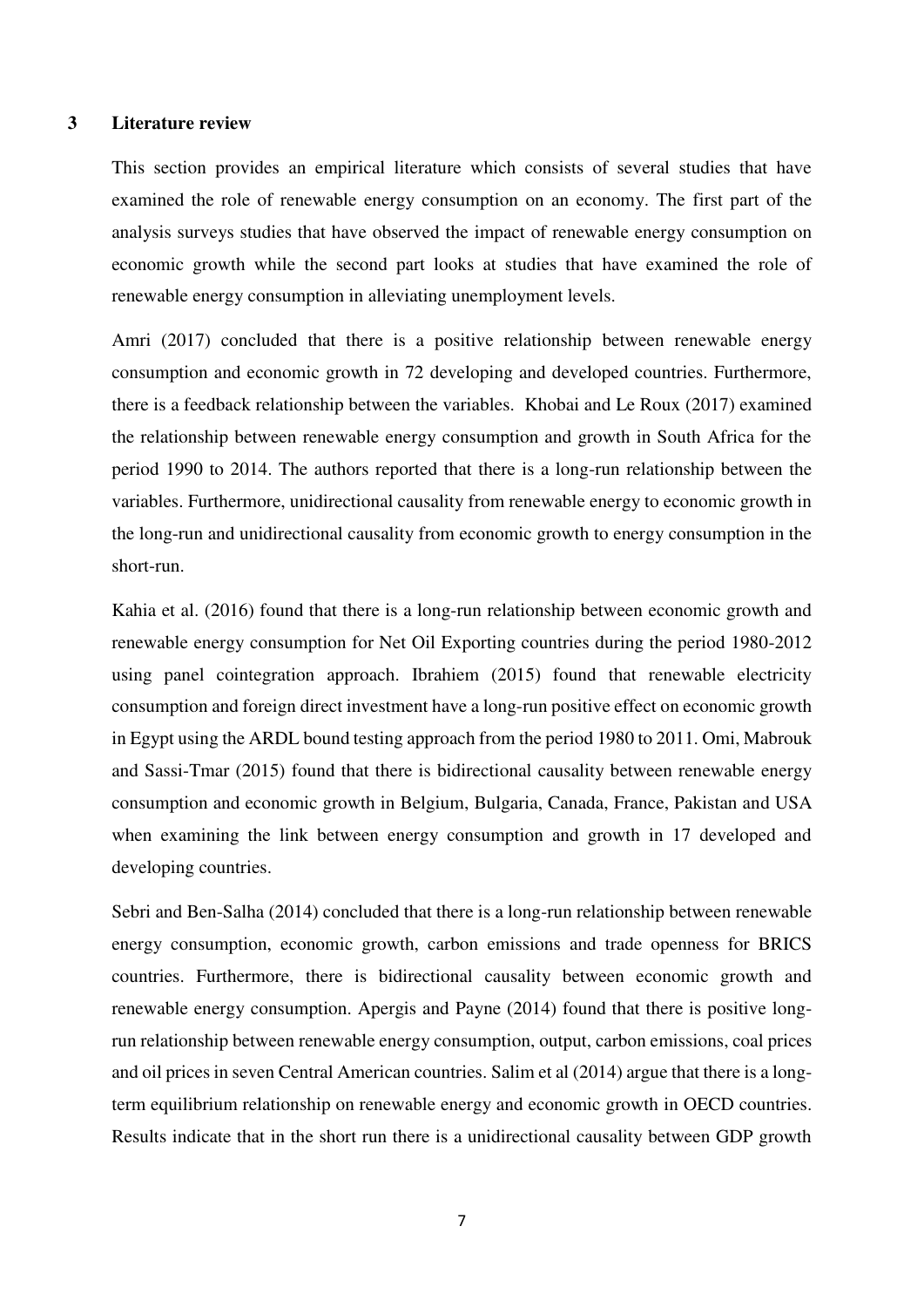and renewable energy consumption over the period of 1980 to 2011 using the panel cointegration technique.

The relationship between renewable energy and unemployment has caused a lot of on-going debate around the globe and South Africa is not of exception. This study aims to provide empirical evidence on the impact of renewable energy on unemployment.

Bulavskaya and Reynès (2017) examined the impact of renewable energy on job creation in Netherlands using a neo-Keynesian CGEM ThreeME model. The authors concluded that the transition to renewable energy may create close to 50000 jobs by 2030 thus contributing 1% to GDP. Khodeir (2016) established an inverse correlation between renewable electricity generation and unemployment rate in Egypt over the period 1989 and 2013 using the ARDL approach. The study aimed to detect the effects in the short and long run during the study period, however, it has been found that the hypothesis was achieved in the long run only.

Bekmez and Ağpak (2016) investigated the relationship between non-hydro renewable energy and employment for a panel of 80 countries and concluded that there is unidirectional causality from employment to non-hydro renewable energy consumption for low to middle income countries and no causality for high income countries. The results therefore provide no support for the notion that renewable energy has a positive impact on unemployment.

Apergis and Salim (2015) investigated 80 countries from the period 1990-2013 using the advanced generation of unit root, cointegration and nonlinear Granger causality methodological approach in panel data. They obtained mixed results regarding the impact of renewable energy consumption on unemployment. However, total findings found that renewable energy consumption has a positive impact on unemployment, disaggregated data across specific regions, such as Asia and Latin America.

Rivers (2013) examined the impact of renewable electricity support policies on the rate of equilibrium unemployment utilizing a three-sector general equilibrium model. The study found that renewable electricity support policies lead to an increase in the rate of unemployment. Nevertheless, the study identifies conditions in which renewable energy support policies can reduce the rate of unemployment equilibrium. It is recorded that when the elasticity of substitution between capital and labour is low, capital internationally immobile, the labour intensity of renewable generation is high in relation to conventional generation, renewable electricity support policies may reduce the rate of unemployment.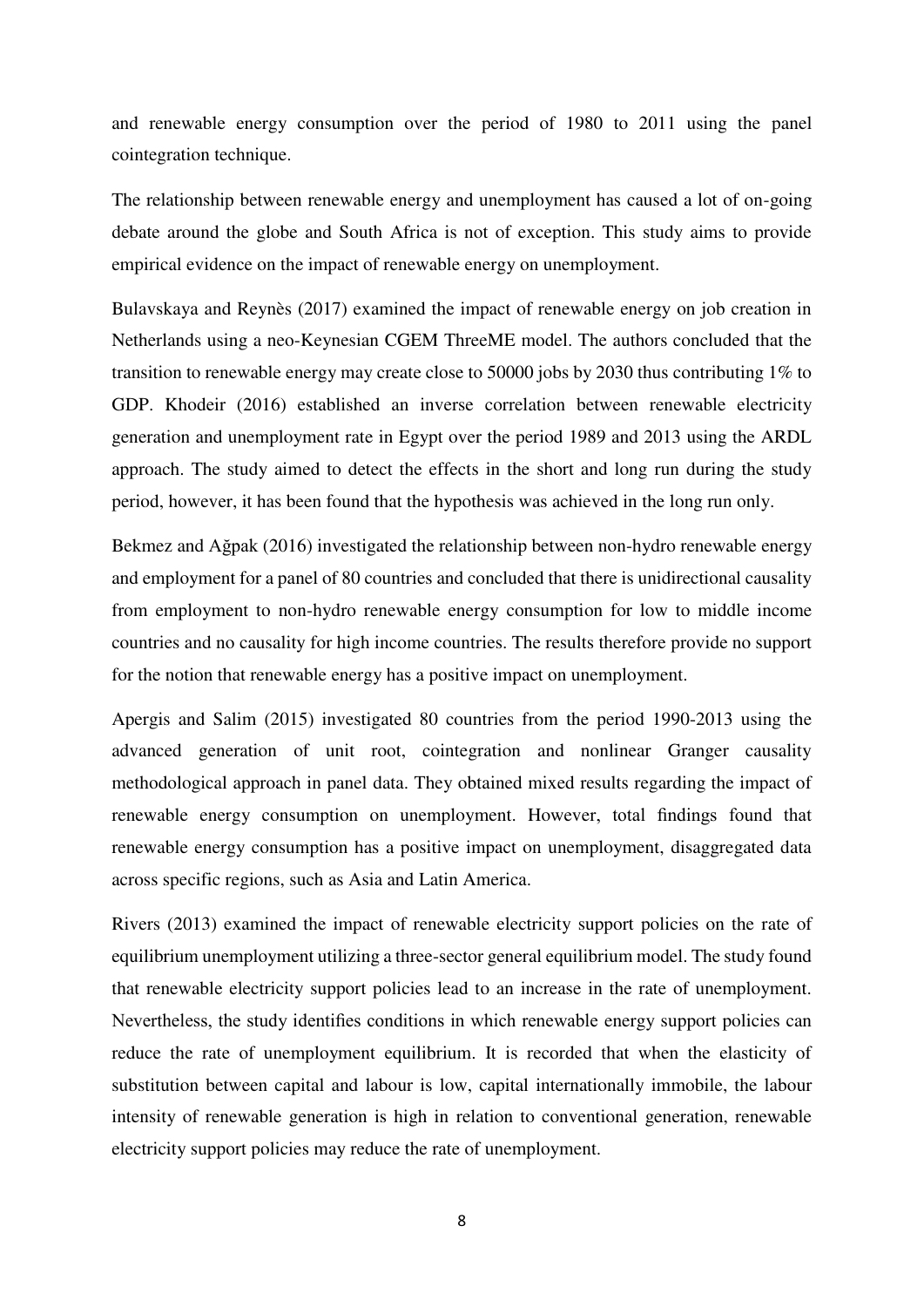Ragwitz et al. (2009) found that EU-wide renewable energy policies have generated a net positive impact on employment using an input-output framework and a macromodel. Lehr et al. (2008) investigated the relationship between renewable energy and unemployment in Germany and reported that the net effects of renewable energy on unemployment are positive.

# **4 Data, methodology and empirical results**

Data description, methodology and the empirical results are presented in this section. The data was sourced from the World Bank and covers the period from 1990 to 2014. Table 1 shows definitions of the variables used in the study.

| <b>Variable</b> | <b>Description</b>                                                              |
|-----------------|---------------------------------------------------------------------------------|
| <b>UR</b>       | Unemployment as a percentage of the labour force                                |
| <b>INV</b>      | Gross fixed capital formation as a percentage of GDP                            |
| GOV             | Government expenditure as a percentage of GDP                                   |
| <b>CRED</b>     | Credit to the private sector as a percentage of GDP                             |
| <b>RE</b>       | Renewable energy consumption as percentage of total final energy<br>consumption |

#### **Table 1: Description of the variables**

**Source: World Bank (2017)** 

4.1 Descriptive statistics

Descriptive statistics are presented on table 2. Unemployment rate averaged close to 24% during the period of the study. The mean for Investments as a percentage of GDP is 18.02% which is lower than the level required. Renewable energy as a percentage of total energy consumption averages 17.28%. Government expenditure averages 19.22%. Credit to the private sector which is a proxy for financial development averages close to 131% which indicates that the South African financial sector is developed. Standard deviations of the variables indicate low levels of volatility apart from credit to the private. According to the Jarque-Bera statistic, apart from unemployment, all the variables are normally distributed.

4.2 Correlation analysis

Table 3 shows the correlation between the variables in the study which can be used as a test for the presence of multicollinearity. Renewable energy is negatively correlated with credit to the private sector as well as investments which confirms a priori expectations. The correlations are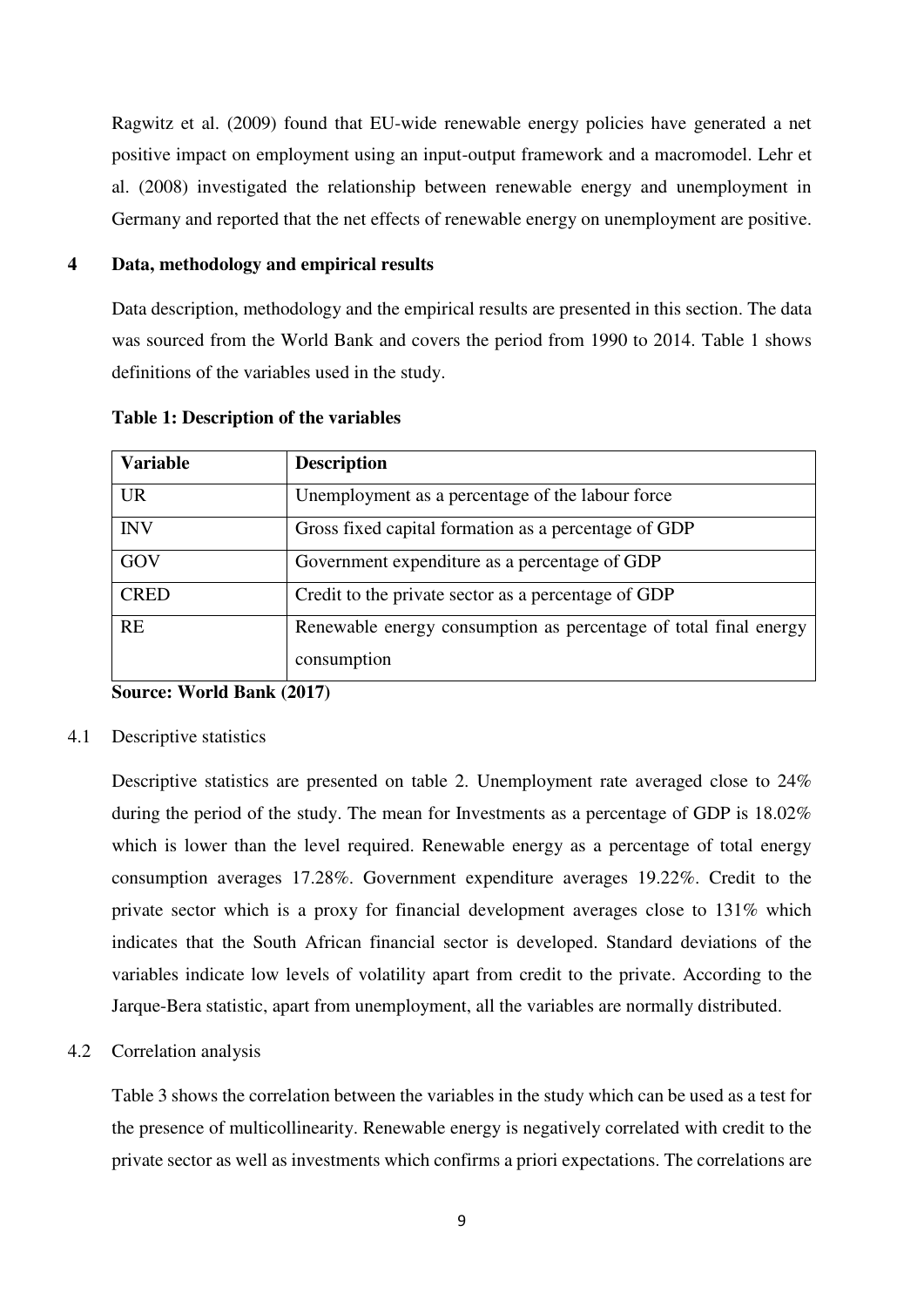significant at the 1% level. Government expenditure is negatively correlated with unemployment but not significantly. According to table 3, correlations between the independent variables are below 0.8 which suggests that multicollinearity is not a problem in the study (Gujarati & Porter, 2009).

| <b>Variable</b> | <b>Mean</b> | <b>Standard deviation</b> | Jarque-Bera |
|-----------------|-------------|---------------------------|-------------|
|                 |             |                           | statistic   |
| <b>UR</b>       | 23.92       | 2.35                      | $8.47**$    |
| <b>INV</b>      | 18.02       | 2.22                      | 2.05        |
| <b>RE</b>       | 17.28       | 1.03                      | 1.43        |
| GOV             | 19.22       | 0.80                      | 0.83        |
| <b>CRED</b>     | 130.75      | 17.89                     | 1.53        |

**Source: Researchers' own computations, Note: (**\*\***) indicates significance at the 5% level.** 

| <b>Variable</b> | <b>CRED</b> | GOV     | <b>INV</b> | <b>RE</b> | <b>UR</b> |
|-----------------|-------------|---------|------------|-----------|-----------|
| <b>CRED</b>     |             |         |            |           |           |
| GOV             | 0.13        | л       |            |           |           |
| <b>INV</b>      | $0.68***$   | 0.34    |            |           |           |
| <b>RE</b>       | $-0.73***$  | $-0.25$ | $-0.86***$ |           |           |
| <b>UR</b>       | $-0.14$     | 0.06    | $-0.47**$  | $0.39*$   | ш         |

**Table 3: Correlation analysis** 

**Source: Researchers' own computations, Note: (**\*\*\***), (**\*\***) and (\*) indicate significance at 1%, 5% and 10% levels respectively.** 

# 4.3 Unit root tests

The unit root tests used in this study are the Augmented Dickey-Fuller (ADF) (Dickey & Fuller, 1981), the Phillips and Perron, (1988) and the DF-GLS test proposed by Elliot, Rothenberg and Stock (1996). The ADF and the Phillips-Perron tests have been criticised for their low power when variables are stationary but with a root close to non-stationary boundary (Brooks, 2008). Elliot et al. (1996) argue that the DF-GLS test has more power in the presence of an unknown mean or trend compared to the ADF and the Phillips-Perron tests. The null of a unit root is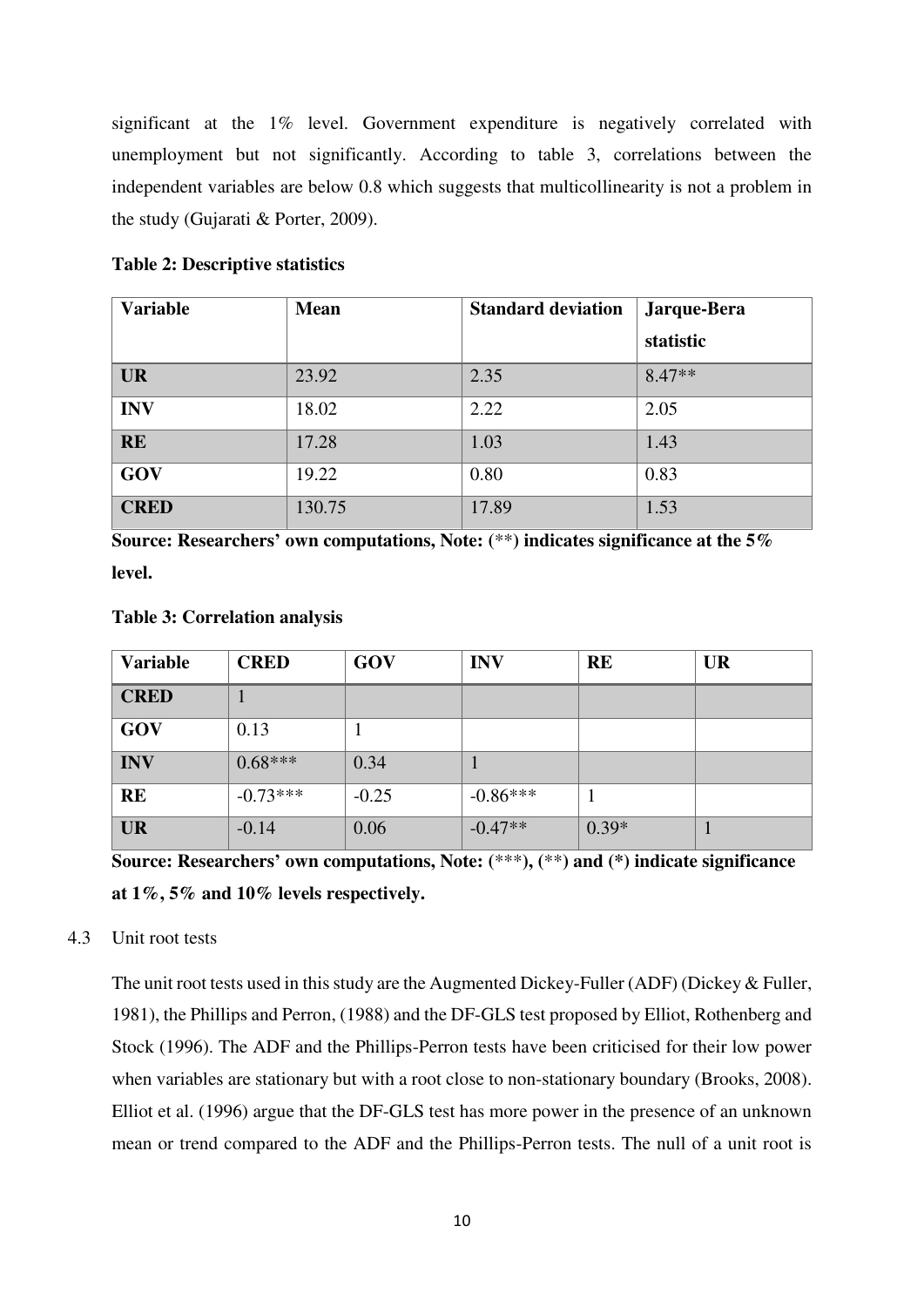tested against the alternative of stationarity in all tests. The unit root tests are run with and without a trend term and the results are presented on tables 4 and 5.

|                 |         | <b>Levels</b> |           |            | <b>First difference</b> |            |
|-----------------|---------|---------------|-----------|------------|-------------------------|------------|
| <b>Variable</b> | ADF     | <b>PP</b>     | DF-GLS    | ADF        | <b>PP</b>               | DF-GLS     |
| <b>CRED</b>     | $-1.79$ | $-1.76$       | $-0.65$   | $-4.76***$ | $-5.38***$              | $-4.85***$ |
| GOV             | $-1.70$ | $-1.71$       | $-1.74*$  | $-4.74***$ | $-5.41***$              | $-4.85***$ |
| <b>INV</b>      | $-2.04$ | $-1.90$       | $-1.98**$ | $-3.27**$  | $-3.18**$               | $-2.95***$ |
| <b>RE</b>       | $-1.54$ | $-1.86$       | $-1.53$   | $-3.92***$ | $-3.81***$              | $-3.41***$ |
| <b>UR</b>       | $-2.16$ | $-2.14$       | $-2.20**$ | $-3.82***$ | $-4.21***$              | $-3.93***$ |

**Table 4: Unit root tests: With intercept only** 

**Source: Researchers' own computations, Note: (**\*\*\***), (**\*\***) and (\*) indicate significance at 1%, 5% and 10% levels respectively.** 

|                 | <b>Levels</b> |           |         | <b>First difference</b> |            |            |
|-----------------|---------------|-----------|---------|-------------------------|------------|------------|
| <b>Variable</b> | ADF           | <b>PP</b> | DF-GLS  | ADF                     | PP         | DF-GLS     |
| <b>CRED</b>     | $-2.93$       | $-3.01$   | $-2.57$ | $-4.65***$              | $-5.27***$ | $-4.90***$ |
| GOV             | $-2.17$       | $-2.20$   | $-2.35$ | $-4.65***$              | $-7.49***$ | $-4.86***$ |
| <b>INV</b>      | $-2.93$       | $-2.70$   | $-2.59$ | $-3.22*$                | $-3.11$    | $-3.30**$  |
| <b>RE</b>       | $-3.27*$      | $-2.90$   | $-2.42$ | $-3.75**$               | $-3.63**$  | $-3.80***$ |
| <b>UR</b>       | $-2.53$       | $-2.37$   | $-2.54$ | $-3.77**$               | $-4.07**$  | $-3.98***$ |

**Table 5: Unit root tests: With intercept and trend** 

The unit root tests presented on tables 3 and 4 indicate mixed results. According to the ADF and PP tests all the variables are integrated of order one regardless of whether a trend is present or not. The DF-GLS test suggests that investments and unemployment are I(0) in the absence of the trend term. However, with the trend term all the variables are I(1). Due to the mixed unit root results, the ARDL cointegration test is employed which allows variables to be integrated of different orders.

**Source: Researchers' own computations, Note: (**\*\*\***), (**\*\***) and (\*) indicate significance at 1%, 5% and 10% levels respectively.**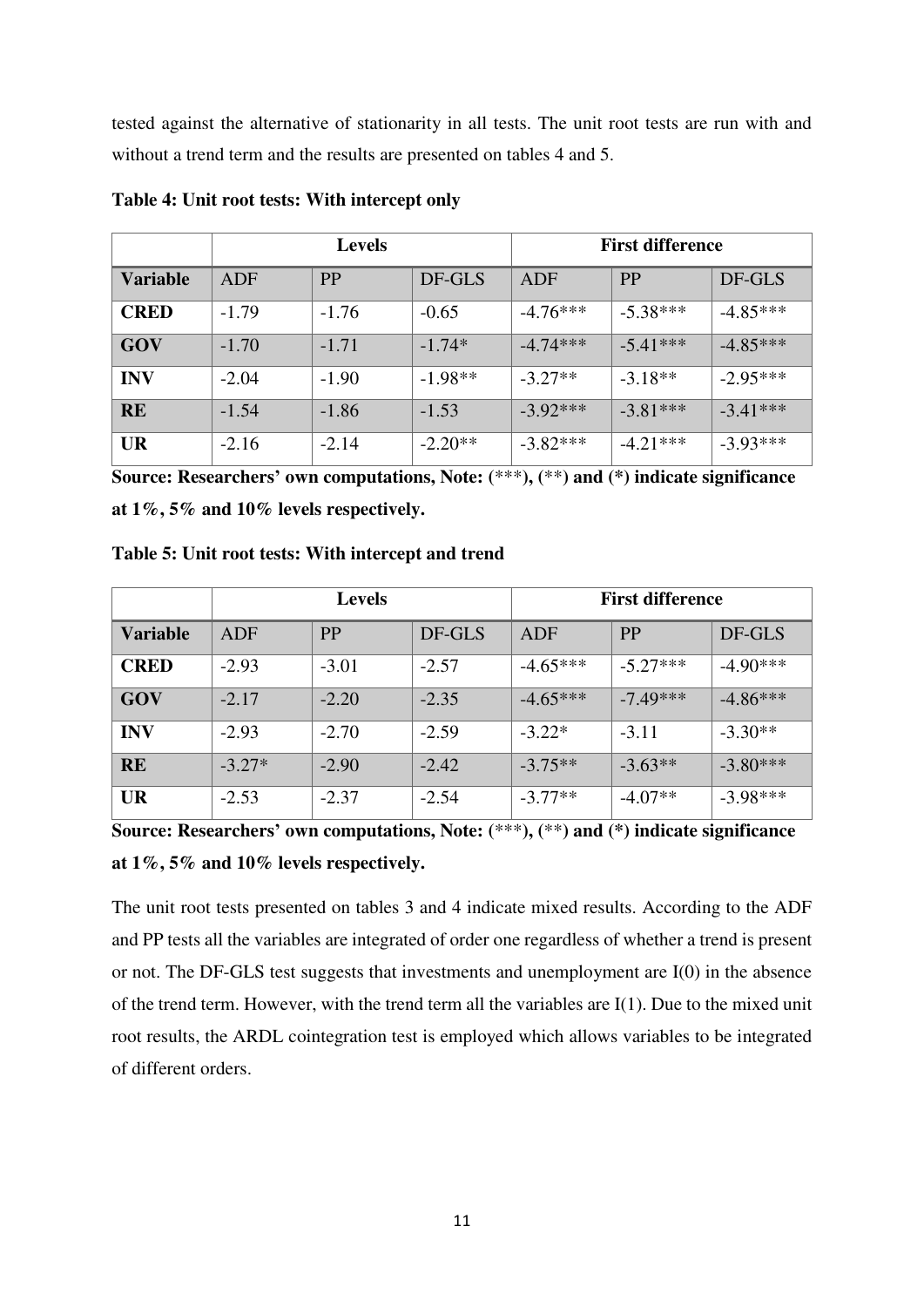#### 4.4 ARDL bounds testing

This study considers the impact of renewable and non-renewable energy consumption on unemployment in South Africa within an autoregressive distributable lag (ARDL) bounds framework proposed by Pesaran et al (2001). The ARDL approach has a number of advantages over the other cointegration tests. Firstly, the test can be conducted with variables of varying orders of integration unlike tests such as the Johansen cointegration test which requires all variables to be integrated of order one. Secondly, the ARDL approach is robust in case of small sample sizes. Lastly, the technique utilised a reduced form equation compared to the system approach adopted by other techniques such as the Johansen test. Prior to the ARDL estimation, unit root tests are conducted to determine the order of integration of the variables and to confirm that there are no variables integrated of order two. Such variables will result in a crash of the ARDL approach.

The ARDL-bounds testing procedure is based on the ordinary least square estimation of a conditional unrestricted error correction model (UECM). One particularly attractive feature of this model is that it is applicable irrespective of whether the variables in the system are stationary in level  $(I(0))$  or first differenced stationary  $(I(1))$  or combination of both. However, the test cannot be employed with variables that are integrated of order two  $(I(2))$ . Pre-testing for order of integration that is associated with the conventional methods is only required to ensure that there are no I(2) variables.

The error correction version of the ARDL model specification for this study is given by:

$$
\Delta UR_{t} = \alpha_{0} + \sum_{i=1}^{p} \alpha_{1i} \Delta UR_{t-1} + \sum_{i=0}^{p} \alpha_{2i} \Delta RE_{t-1} + \sum_{i=0}^{p} \alpha_{3i} \Delta NRE_{t-1} + \sum_{i=0}^{p} \alpha_{4i} \Delta CRED_{t-1} + \sum_{i=0}^{p} \alpha_{5i} \Delta INV_{t-1} + \sum_{i=0}^{p} \alpha_{6i} \Delta GOV_{t-1} + \phi_{1i} UR_{t-1} + \phi_{2i} RE_{t-1} + \phi_{3i} NRE_{t-1} + \phi_{4i} CRED_{t-1} + \phi_{5i} INV_{t-1} + \phi_{6i} GOV_{t-1} + \varepsilon_{t}
$$
\n(1)

Where, UR is the unemployment rate, RE is the renewable energy consumption, CRED is the domestic credit to private sector. INV is the investment and GOV is the government expenditure. The first difference operator is denoted by  $\Delta$ , the drift component is given by  $\alpha_0$ and  $\varepsilon_t$  is the usual white noise residual.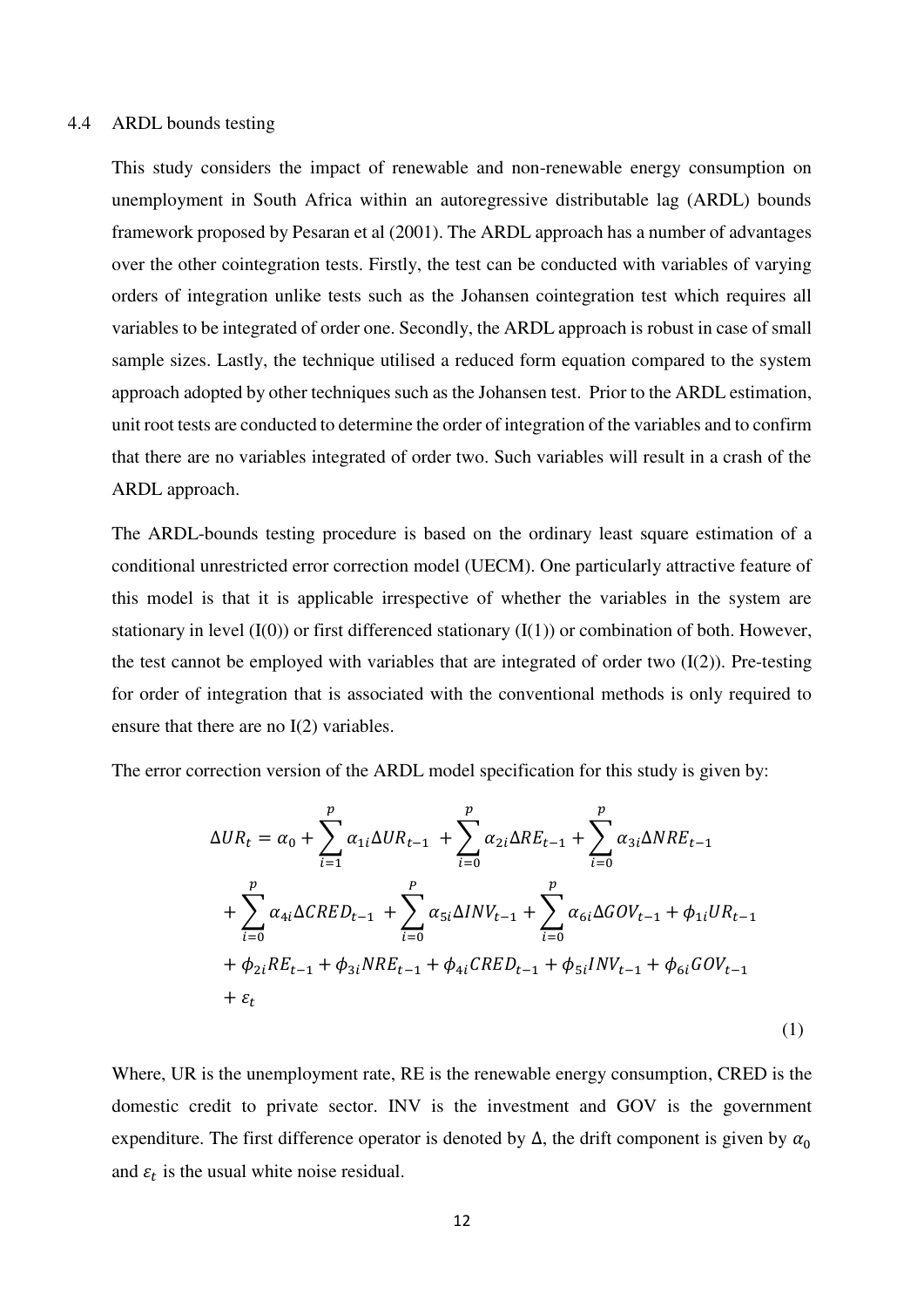Credit to the private sector as a proxy for financial development is expected to have a negative impact on unemployment. A more developed financial sector reduces the cost of capital which in turn promotes entrepreneurship, economic growth and employment levels (Caporale et al. 2015, Cojocaru et al. 2016). Investments is expected to be negatively signed as investments in production infrastructure increases employment levels directly in the fields in which the investments are made and indirectly through other related fields (Iacovoiu, 2012). Furthermore, investments may reduce unemployment by boosting economic growth. Government expenditure is goods and services boosts aggregate demand which in turn leads to an increase in demand for labour (Snowdon & Vane, 2005).

The implementation of the ARDL-bounds test approach involves two steps. In the first step, equation (1) is estimated using the OLS in order to determine the existence of long-run relationship between unemployment rate and relevant energy variables as well as the control variables. The long-run relationship is determined using the Wald-coefficient test or F-test for joint significance of the lagged level of the variables. In the present study, the null hypothesis of no co-integration is performed by setting  $\phi_1 = \phi_2 = \phi_3 = \phi_4 = \phi_5 = \phi_6 = 0$  against the alternative that  $\phi_1 \neq \phi_2 \neq \phi_3 \neq \phi_4 \neq \phi_5 \neq \phi_6 \neq 0$ . Similar restriction is imposed when other variables in equation (1) are used as dependent variables (Pesaran et al. 2001).

Pesaran et al. (2001) provide two sets of asymptotic critical value for the F-test. One set assumes that all the variables are I(0) and another assumes the variable are all I(1). The null hypothesis is rejected if the computed F-statistic is shown to be higher than the upper bound of the critical values. Conversely, if the computed F-statistic falls below the lower bound of the critical values, then the null hypothesis cannot be rejected. However, if the computed F-statistic falls within the band, then the result is inconclusive and prior information about the order of integration of the variable is necessary to make a decision on long-run relationships.

Once the long-run relationship is identified, the second step involves the estimation the longrun coefficients using the optimal number of lags. In the present study, the optimal number of lags is selected using the information criteria namely AIC and SBC.

The ARDL bounds testing results are illustrated in Table 6. The results affirm that there is existence of a long run relationship between unemployment, renewable energy consumption, investment, government expenditure and financial development. This is because the F-statistics of unemployment (4.51) is greater than the upper critical bound value of 4.37 at 1% level of significance. The null hypothesis of no cointegration is rejected at 1% level of significance.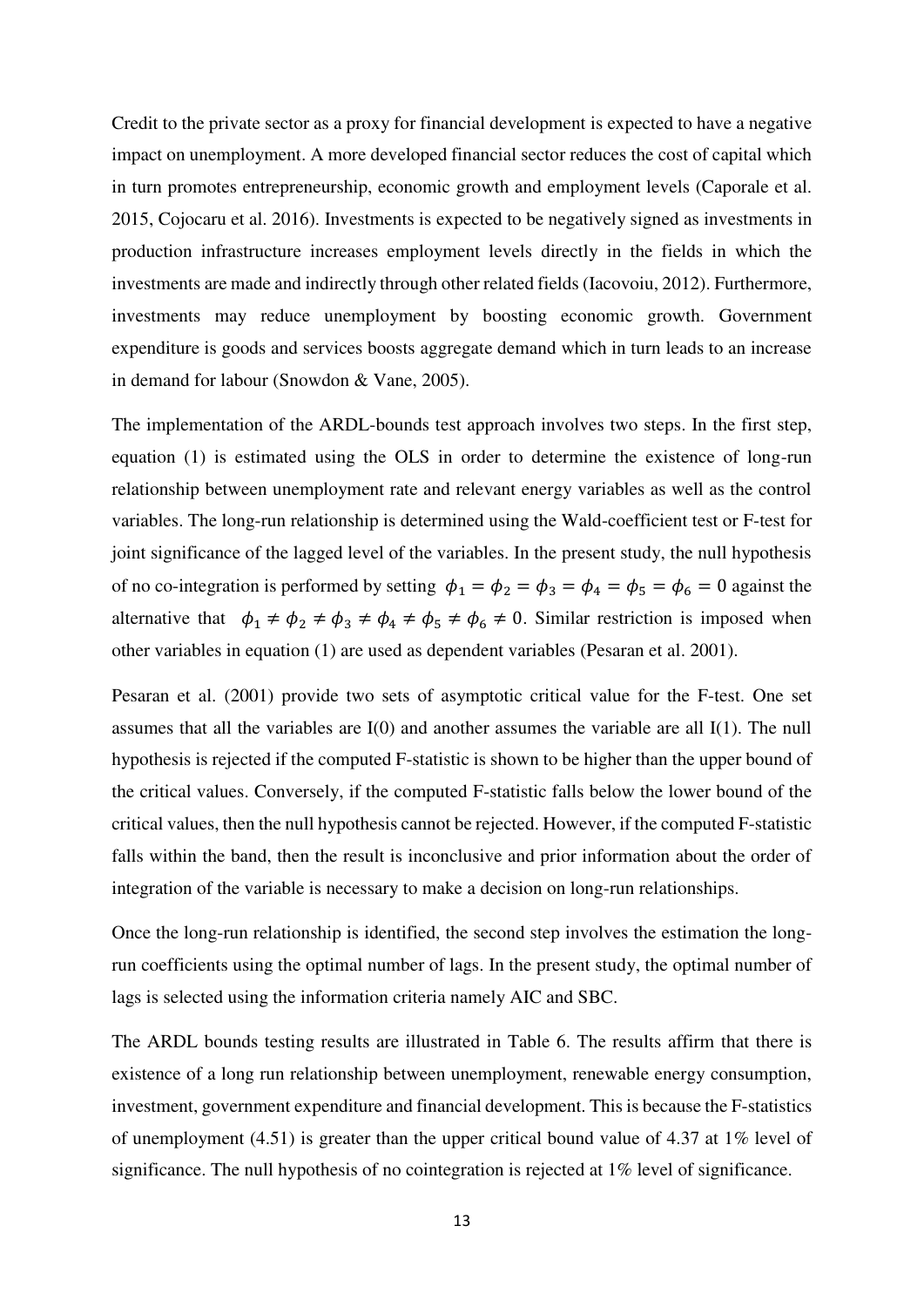#### **Table 6 Bound test results**

|                    | <b>Critical values</b> |                          |      |      |               |      |
|--------------------|------------------------|--------------------------|------|------|---------------|------|
| <b>F-statistic</b> |                        | $\overline{\mathcal{C}}$ |      | 5%   |               | 10%  |
| $4.51***$          | I(0)                   | I(1)                     | I(0) | I(1) | I(0)          | I(0) |
|                    | 3.29                   | 4.37                     | 2.56 | 3.49 | $\cap$ $\cap$ | 3.09 |

**Source: Researchers' own computations, Note: (**\*\*\***) indicates significance at the 1% level.** 

The estimated coefficients of the long run relationship are illustrated in Table 7. Based on the findings in Table 7, the long run economic growth model can be moulded as follows:

 $UN = 109.81 - 3.72RE - 2.35INV + 0.28GOV + 0.12CRED$ 

The estimated coefficients show that renewable energy consumption has a statistically significant negative impact on unemployment, which is line with economic theory that renewable energy decreases unemployment. More specifically, the long run elasticity of renewable energy consumption which is 3.72, implies that a percentage point increase in renewable energy consumption leads to a fall in unemployment by 3.72 percent points, all else held constant. The result confirms the findings of Khodeir (2016) who found that renewable energy consumption is negatively related to unemployment in Egypt.

Furthermore, it was established that investment has a negative and a significant effect on unemployment. All else the same, a percentage point increase in investment leads to a fall in unemployment by 2.35 percentage points. Government expenditure has a positive but insignificant impact on unemployment which is against *a priori* expectations as government expenditure is expected to enhance the demand for goods and services which in turn increases the demand for labour. However, government expenditures in wasteful activities might harm the economy and hinder the growth in employment levels. Lastly, the results suggest that financial development has a positive and a significant effect on unemployment. Ceteris paribus, a percentage point increase in financial development increases unemployment by 0.12 percentage points. The result is against *a priori* expectations as financial development is expected to boost the demand for goods and services, which in turn increases economic growth and employment levels.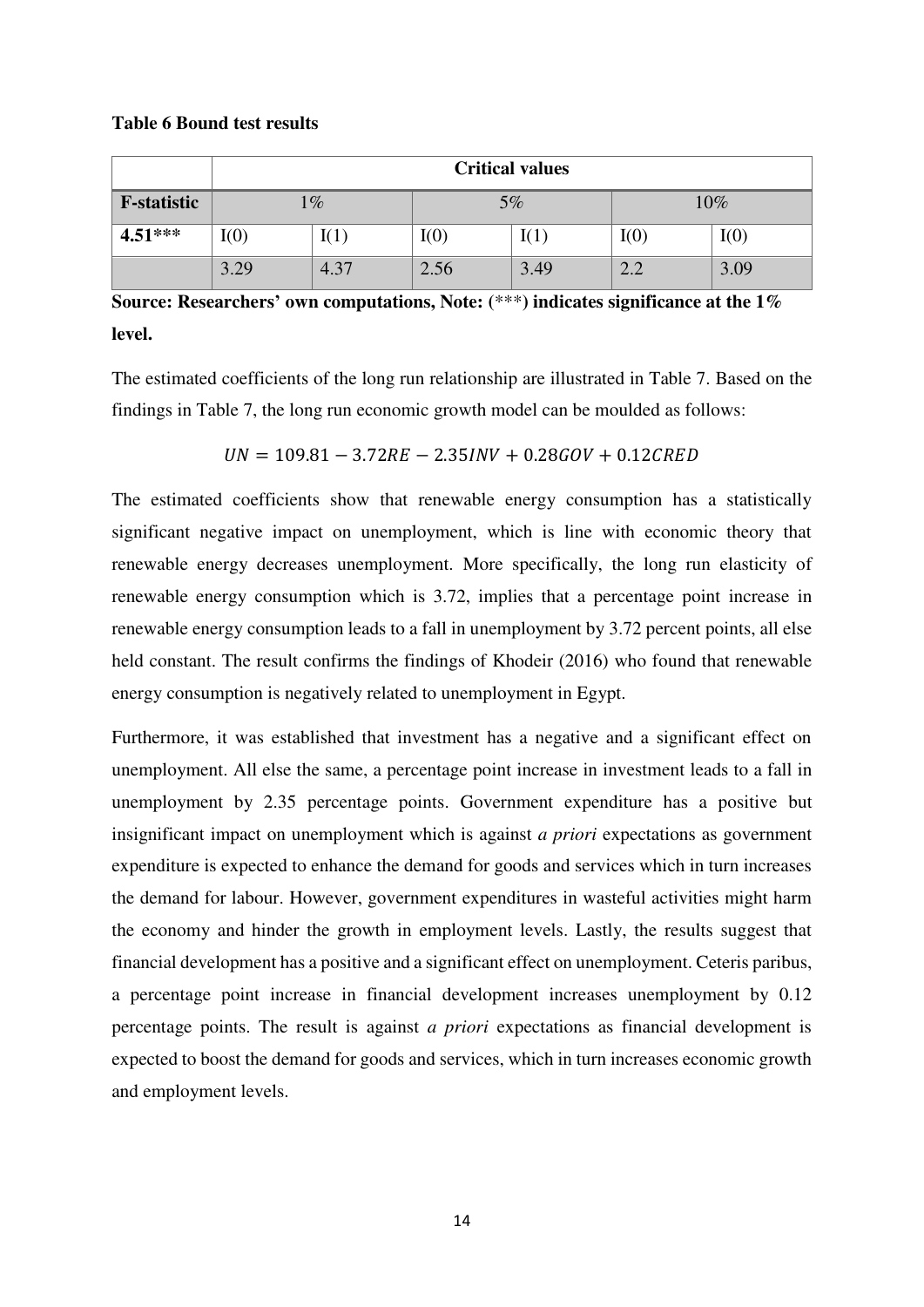| <b>Variable</b> | Coefficient | <b>T-statistic</b> |
|-----------------|-------------|--------------------|
| <b>RE</b>       | $-3.72$     | $-2.15*$           |
| <b>INV</b>      | $-2.35$     | $-3.51***$         |
| GOV             | 0.28        | 0.38               |
| <b>CRED</b>     | 0.12        | $2.60**$           |
| $\mathbf C$     | 109.81      | $2.51**$           |

**Table 7: Long-run coefficients ARDL(2,1,0,2,2)** 

**Source: Researchers' own computations, Note: (**\*\*\***), (**\*\***) and (\*) indicate significance at 1%, 5% and 10% levels respectively.** 

The short run results are presented in Table 8. These show that renewable energy consumption has a negative but insignificant effect on unemployment in the short run in line with the findings of Khodeir (2016) who concluded that the effect of renewable energy consumption on unemployment is only a long-run phenomenon. The results further reveal that government expenditure has a positive but insignificant effect on unemployment. Finally, financial development has a negative and significant impact on unemployment. More specifically, a percentage point increase in financial development leads to 0.08% decrease in unemployment, ceteris paribus. Financial development reduces unemployment in the short-run but increases unemployment in the long-run. A possible explanation for positive coefficient in the long-run is the rise in bad debts due to excessive credit which negatively impact on growth and unemployment levels. As shown above, credit to GDP ratio averages about 131% over the period 1990 and 2014.

| <b>Variable</b>     | <b>Coefficient</b> | <b>T</b> -statistic |
|---------------------|--------------------|---------------------|
| $\Delta(\text{RE})$ | $-0.42$            | $-0.96$             |
| $\Delta(GOV)$       | 0.05               | 0.12                |
| $\Delta$ (CRED)     | $-0.08***$         | $-3.39$             |
| $ECM(-1)$           | $-0.69***$         | $-6.49$             |
| <b>R-Squared</b>    | 0.83               |                     |
| <b>DW Statistic</b> | 1.78               |                     |

# **Table 8: ECM form**

**Source: Researchers' own computations, Note: (**\*\*\***) indicates significance at the 1% level.**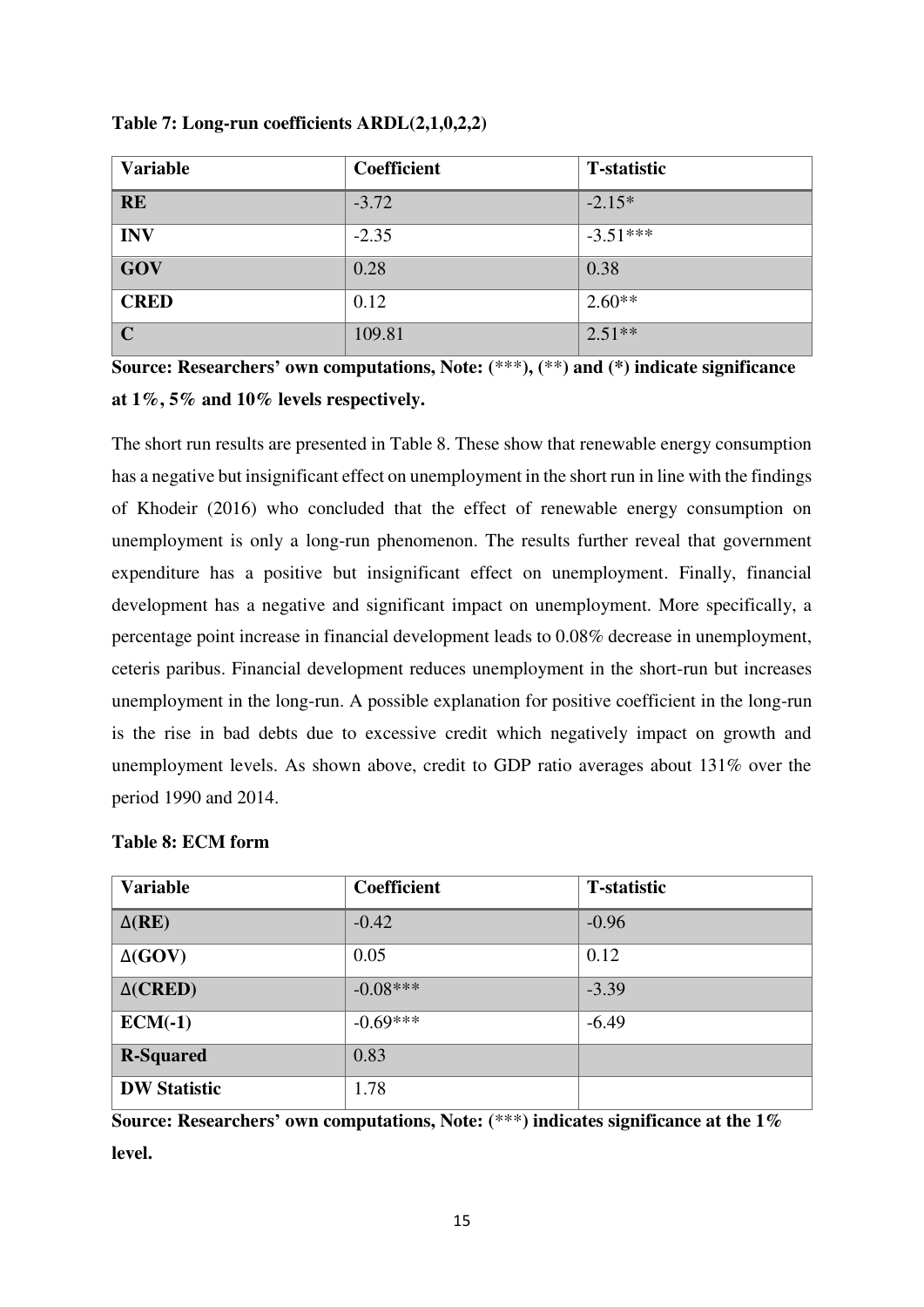Based on the results illustrated in Table 8, the estimated coefficient of the  $ECM_{t-1}$  is -0.69. Since the error correction term is negative and significant, this implies that the results support the existence of a long run between the variables. The results indicate that departure from longterm growth path due to a certain shock is adjusted by 69% each year

# **Table 9: Diagnostic tests**

| <b>Test</b>               | <b>Statistic</b> | <b>Probability</b> |
|---------------------------|------------------|--------------------|
| <b>Normality</b>          | 1.46             | 0.48               |
| Heteroscedasticity        | 0.61             | 0.78               |
| <b>Serial correlation</b> | 0.05             | 0.95               |
| <b>RESET</b> test         | 1.59             | 0.27               |

**Source: Researchers' own computations** 

Diagnostic tests are performed to determine the adequacy of the model. The tests include the Breusch-Godfrey (1978) LM test for autocorrelation, the Breusch and Pagan (1979) test of heteroscedasticity, the Ramsey (1969) RESET test for model stability and the residual normality test. Table 9 shows the diagnostic test results. It was validated that the error terms of the short run models are free of heteroscedasticity, have no serial correlation and are normally distributed. It was also discovered that the Durbin Watson statistics is greater than the  $\mathbb{R}^2$ , which implies that the short run models are not spurious.

The stability of the long run parameters was tested using the cumulative sum of recursive residuals (CUSUM) and CUSUM of recursive squares (CUSUMSQ). The results are presented in Figures 3 and 4. The results fail to reject the null hypothesis at 5 percent level of significance because the plot of the tests fall within the critical limits. Therefore, it can be realised that our selected ARDL model is stable.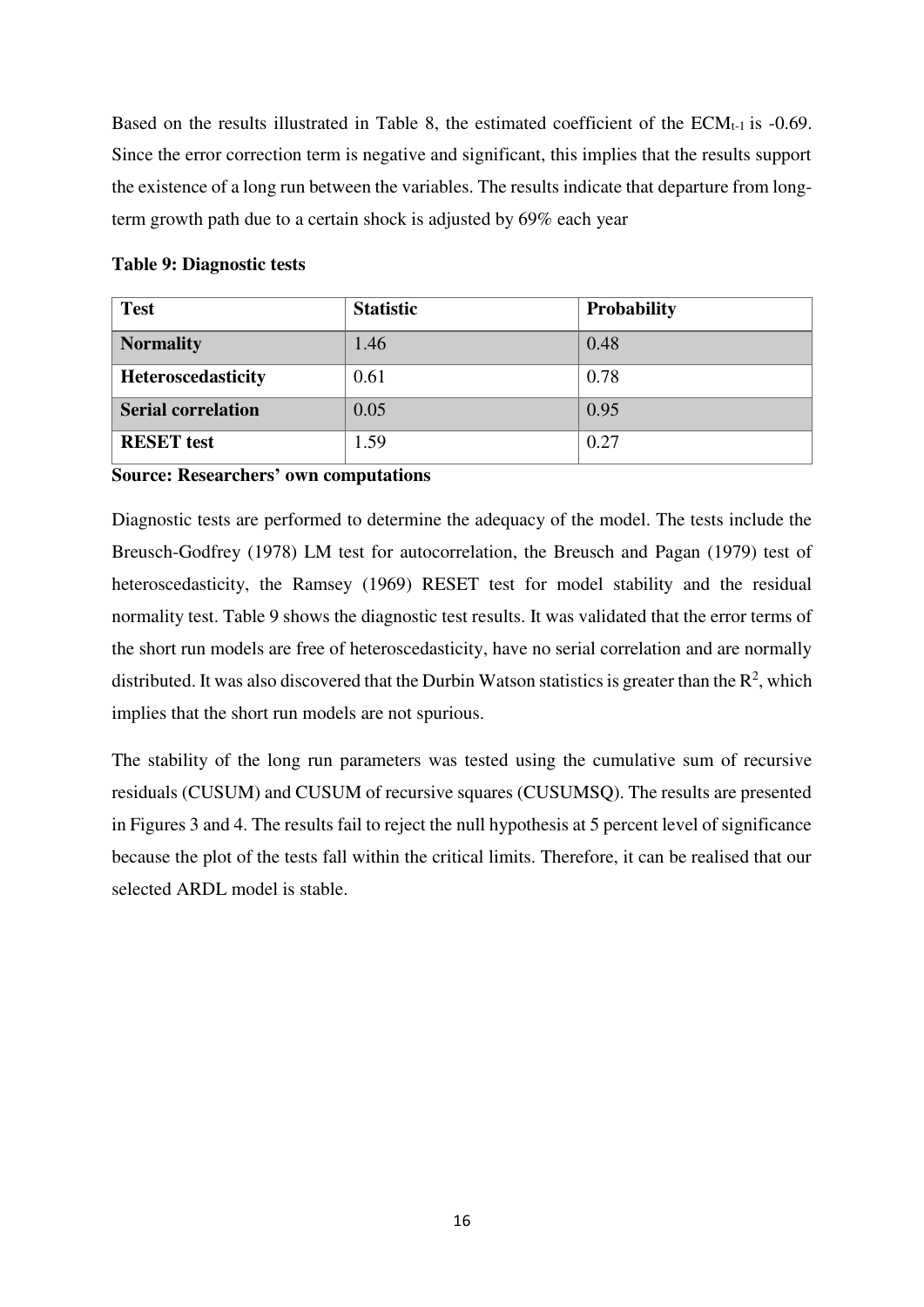



**Source: Researchers' own computations**





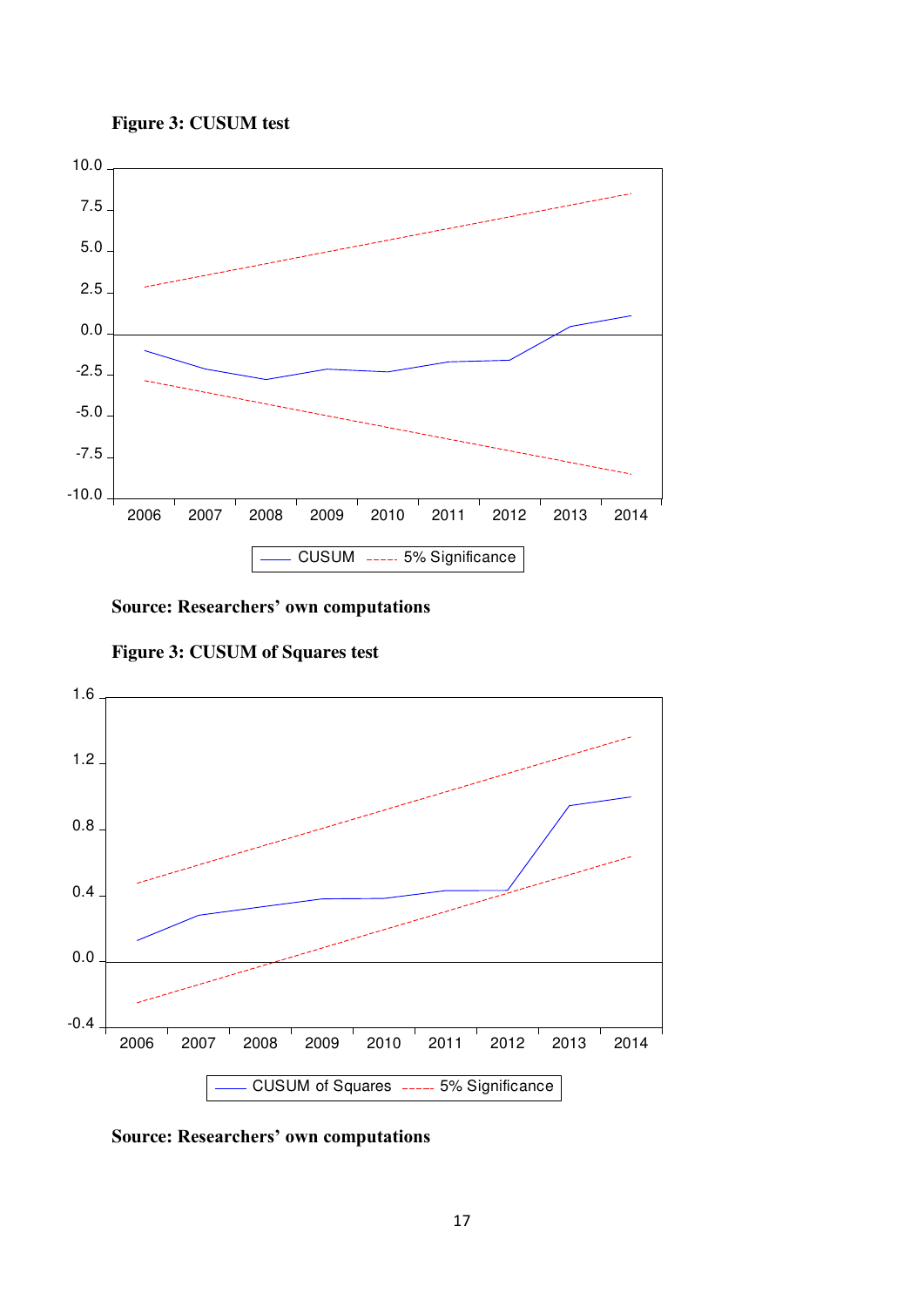#### **5 Conclusion**

The study investigated the long-term and short-term impact of renewable energy consumption on unemployment in South Africa for the period of 1990 to 2014 using the ARDL model. Higher levels of renewable energy consumption may boost employment levels as renewable energy technologies are more labour intensive compared to non-renewable energy ones. South African is rich on renewable energy sources such as solar, wind and biofuels which could aid in alleviating the high unemployment rate which currently stands at over 25%.

The results suggest that renewable energy consumption and unemployment are negatively related in the long-run which implies that higher levels of renewable energy consumption enhance employment levels. However, the short-run results show that there is an insignificant relationship between the variables.

The study therefore advocates for an increase in the production and consumption of renewable energy in South Africa as this will reduce the high unemployment rate over the long-term. Higher employment levels will in turn to boost economic growth and improve standards of living. Barriers to the growth of renewable energy production and consumption such as high initial costs and high taxation should be eliminated in order to encourage investments in renewable energy technologies. Furthermore, the study recommends that government expenditure should be increased in labour intensive sectors in the economy which would boost employment levels. Investment levels in infrastructure should be increased in the economy as this will increase employment levels directly as well as indirectly through an increase in future economic growth. A regulatory framework should be strengthened to improve the screening of borrowers in order to reduce bad debts which hinder unemployment and economic growth.

## **List of sources**

- Amri, F., 2017. Intercourse across economic growth, trade and renewable energy consumption in developing and developed countries. *Renewable and Sustainable Energy Reviews*, 69: 527-534.
- Apergis, N. & Payne, J.E., 2014. Renewable energy, output, CO 2 emissions, and fossil fuel prices in Central America: Evidence from a Nonlinear Panel Smooth Transition Vector Error Correction Model. *Energy Economics*, 42: 226-232.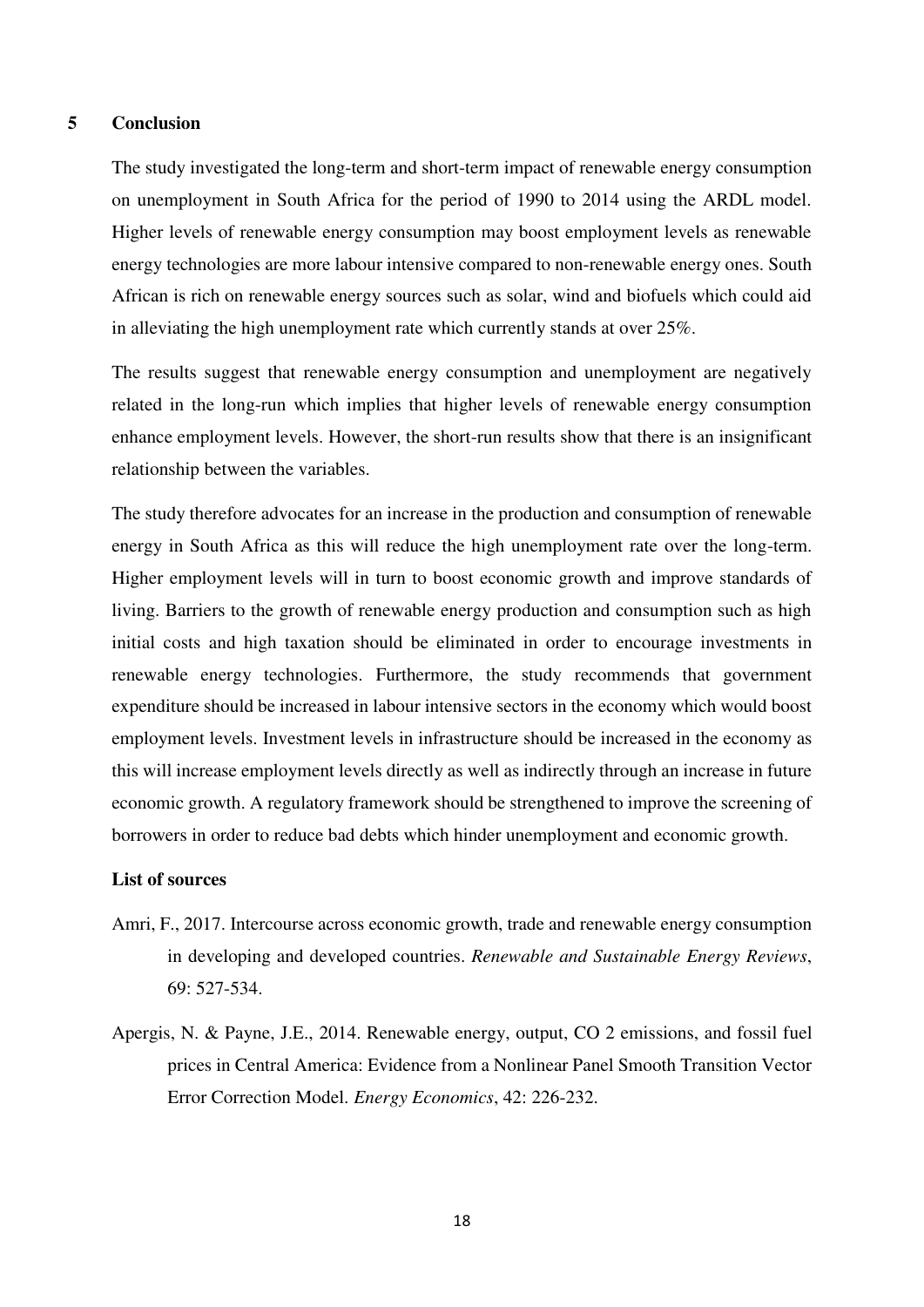- Apergis, N. & Salim, R. 2015. Renewable energy consumption and unemployment: Evidence from a sample of 80 countries and Non-Linear estimates. *Applied Economics*, 47(52): 5614-5633.
- Bekmez, S. & Ağpak, F. 2016. Non-Hydro renewable energy and employment: A Bootstrap panel causality analysis for countries with different income levels. *Journal of Business & Economic Policy*, 3(1): 32-45.
- [Breusch, T. S.](https://en.wikipedia.org/wiki/Trevor_Breusch) & [Pagan, A. R.](https://en.wikipedia.org/wiki/Adrian_Pagan) 1979. A simple test for heteroskedasticity and random coefficient variation. *[Econometrica](https://en.wikipedia.org/wiki/Econometrica)*. 47(5): 1287–1294.
- Breusch, T. S. 1978. Testing for autocorrelation in dynamic linear models. *Australian Economic Papers*. 17(31): 334–355.
- Brooks, C. 2008. *Introductory Econometrics for Finance*. 2nd Edition. USA: Cambridge.
- Bulavskaya, T. & Reynès, F. 2017. Job creation and economic impact of renewable energy in the Netherlands. *Renewable Energy* (2017).
- Caporale, G.M, Rault, C., Sova, A.D. & Sova, R., 2015. Financial development and economic growth: Evidence from 10 new European Union members. *International Journal of Finance & Economics*, 20: 48-60.
- Cojocaru, L., Falaris, E.M., Hoffman, S.D. & Miller, J.B., 2016. Financial system Development and economic growth in transition economies: New empirical evidence from the CEE and CIS countries. *Emerging Markets Finance & Trade*, 52: 223–236.
- Department of Energy Republic of South Africa, 2015. *State of renewable energy in South Africa*. [Online] Available:
- Department of Minerals and Energy, 1998. *White paper on energy policy of the Republic of South Africa*. [Online] Available: https//www.energy.gov.za/files/policies/ whitepaper \_energypolicy\_1998.pdf. [Accessed 05 September 2017].
- Department of Minerals and Energy, 2003. *White paper on renewable energy*. [Online] Available: https://unfcc.int/files/meetings/seminar/application/pdf/sem\_sup1\_south africa.pdf. [Accessed 10 September 2017].
- Dickey, D. A. & Fuller, W. A. (1981) Likelihood ratio statistics for autoregressive time series with a unit root. *Econometrica*, 49(4): 1057–72.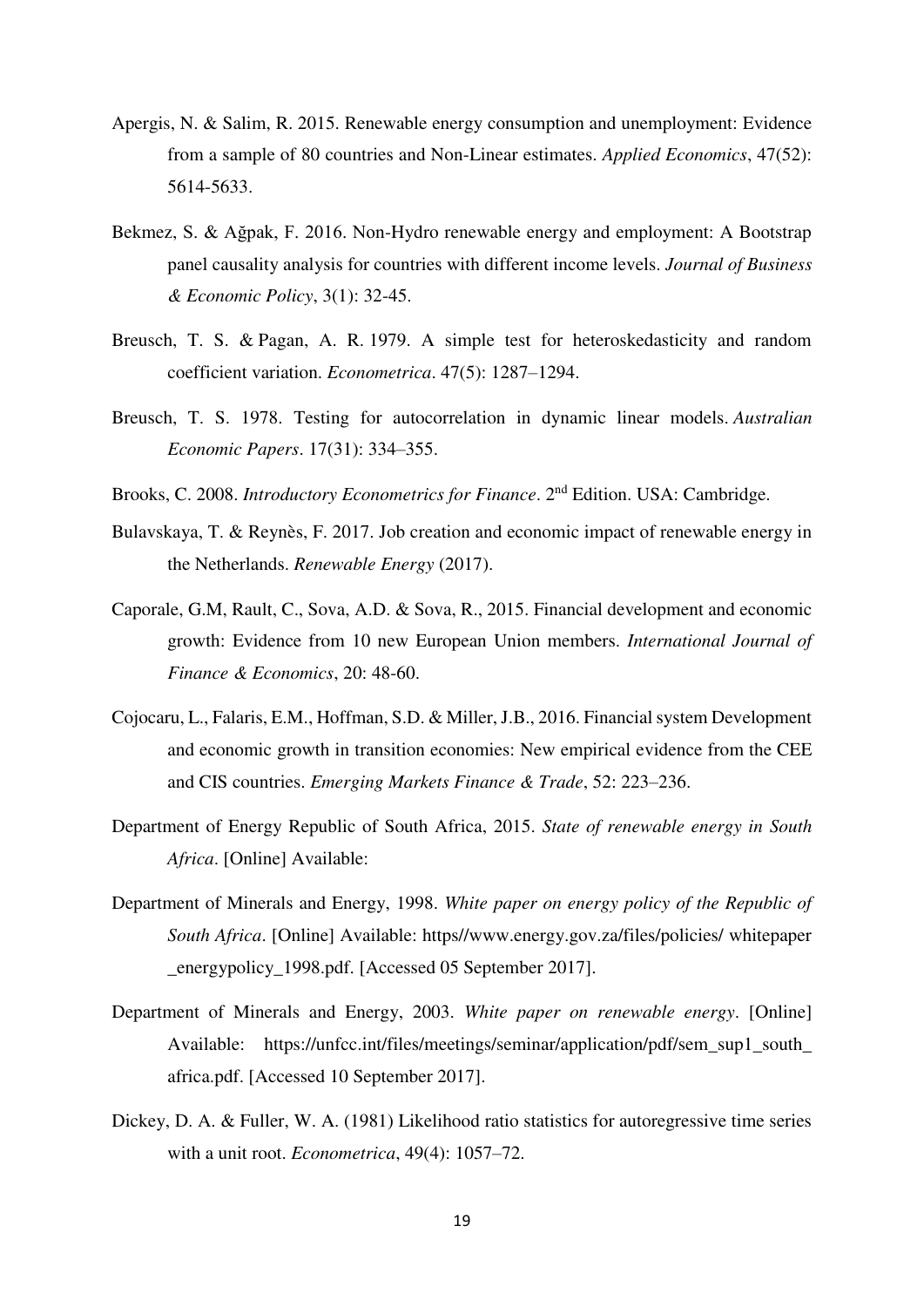- Eberhard, A., Kolker, J. & Leigland, J. 2014. *South Africa's renewable energy IPP Procurement Program: Success factors and lessons*. World Bank. [Online] Available:
- Edkins, M. Marquard, A. & Winkler, H. 2010. *South Africa's renewable energy policy roadmaps*. University of Cape Town. For the United Nations environmental programme research project enhancing information for renewable energy technology deployment in Brazil, China and South Africa [Online] Available: https ://open.uct.ac.za/bitstream/item/19473/Edkins\_South\_Africa\_039\_s\_renewable\_2010. pdf? sequence=1. [Accessed 07 September 2017].
- Elliot, G., Rothenberg, T. J. & Stock, J. H. 1996. Efficient tests for an autoregressive unit root. *Econometrica*, 64(4): 813-836.
- Godfrey, L. G. 1978. Testing against general autoregressive and moving average error models when the regressors include lagged dependent variables. *Econometrica*, 46(6): 1293- 1301.
- Gujarati, D.N. & Porter, D.C. 2009. *Basic econometrics*. 5th Edition. Singapore: McGraw-Hill.
- Iacovoiu, V. B. 2012. Impact of capital investments on unemployment in the context of economic crisis: The case of Romania*. Economic Insights-Trends and Challenges*, I(LXIV) No. 4/2012: 36-47.
- Ibrahiem, D. M. 2015. Renewable electricity consumption, foreign direct investment and economic growth in Egypt: An ARDL Approach. *Procedia Economics and Finance*, 30: 313-323.
- IRENA (2016). *Renewable energy benefits: Measuring the economics*. IRENA, Abu Dhabi. [Online] Available: http//www.irena.org. [Accessed 20 August 2017].
- IRENA, 2011. Renewable energy jobs: Prospects & policies. IRENA Working Paper.
- Kahia, M., Aïssa, M.S.B. & Charfeddine, L. 2016. Impact of renewable and non-renewable energy consumption on economic growth: New eveidence from the MENA Net Oil Exporting Countries (NOECs). *Energy*, 116: 102-115.
- Khobai, H. & Le Roux, P. 2017. *Does renewable energy consumption drive economic growth: Evidence from Granger causality technique*. [Online] Available: [https://2017.essa.org.za/fullpaper/essa\\_3526.pdf.](https://2017.essa.org.za/fullpaper/essa_3526.pdf) [Accessed 21 September 2017].